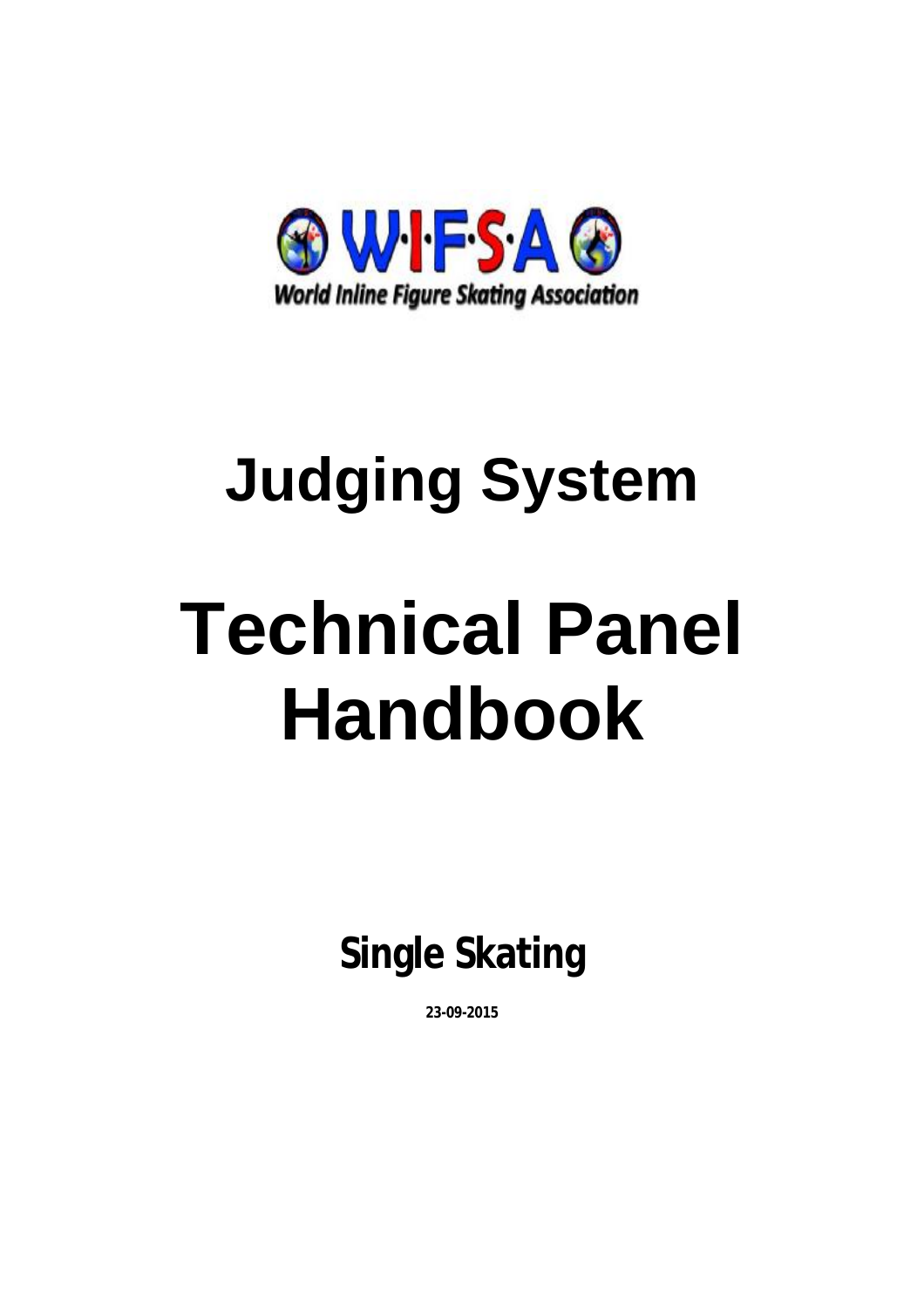# **Calling procedure**

In both Short Program and Free Skating whenever possible we should call the elements really performed and not the elements that are required.

Any wrong elements will receive an \* that will result in no value.

Lexic :

**GOE** = Grade of execution  $(-3, -2, -1, 0, +1, +2, +3)$ The GOE is given by the Judges for each technical element

# **Technical Panel** = TP

Technical Controler = TC, rule the panel

 $Technical Specialist = TS$ , is the caller

Assistant Technical Specialist = ATS, help the caller

Normally, the Technical Panel is composed by 5 persons (TC, TS, ATS, the Data (make the computer imputs) and the Video Cuter (cut the video elements) TP is calling the technical elements and give the levels, recognize the falls, the forbidden elements, the downgraded or under-rotated jumps or edge take off mistakes for the deductions.

# **Component marks :**

The 5 marks given by the Judges to evaluate the quality of skating and the artistic aspect.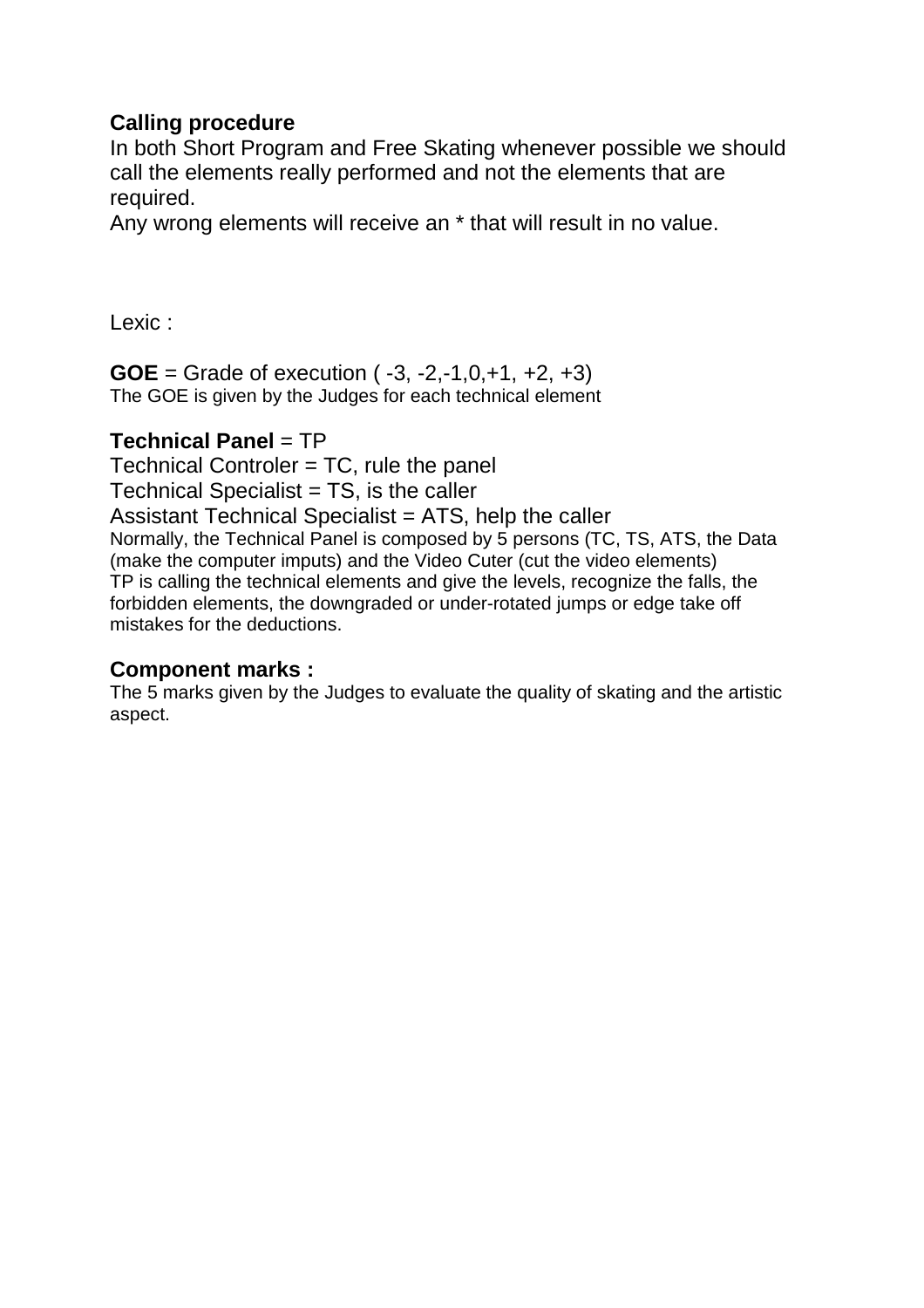# **Step Sequences**

#### **Rules**

| General | All step sequences should be executed according to the character<br>of the music. Short stops in accordance with the music are<br>permitted. Retrogressions are not prohibited.<br>Turns and steps must be balanced in their distribution throughout the<br>seauence. |
|---------|-----------------------------------------------------------------------------------------------------------------------------------------------------------------------------------------------------------------------------------------------------------------------|
|---------|-----------------------------------------------------------------------------------------------------------------------------------------------------------------------------------------------------------------------------------------------------------------------|

| <b>Short Program</b> | Short Program for Senior & Junior Men and for Senior & Junior<br>Ladies must include one Step Sequence fully utilizing the rink surface. |
|----------------------|------------------------------------------------------------------------------------------------------------------------------------------|
|                      | May include any unlisted jumps.                                                                                                          |

| Free Skating | A well balanced Free Skating program must contain one Step Sequence           |
|--------------|-------------------------------------------------------------------------------|
|              | fully utilizing the rink surface.                                             |
|              | The Competitors have complete freedom in selecting the kind of step           |
|              | sequence they intend to execute. Jumps can also be included in the step       |
|              | sequence. Step sequences too short and barely visible cannot be considered as |
|              | meeting the requirements of a step sequence                                   |

# **Level features**

1) Minimum variety (Level 1), simple variety (Level 2), variety (Level 3), complexity (Level 4) of difficult turns and steps throughout **(compulsory)** 

2) Rotations in either direction (left and right) with full body rotation covering at least 1/3 of the pattern in total for each rotational direction

3) Use of body movements for at least 1/3 of the pattern

4) Two different combinations of 3 difficult turns (rockers, counters, brackets, twizzles, loops) executed with a clear rhythm within the sequence (for Level 4 the two combinations must be on different feet)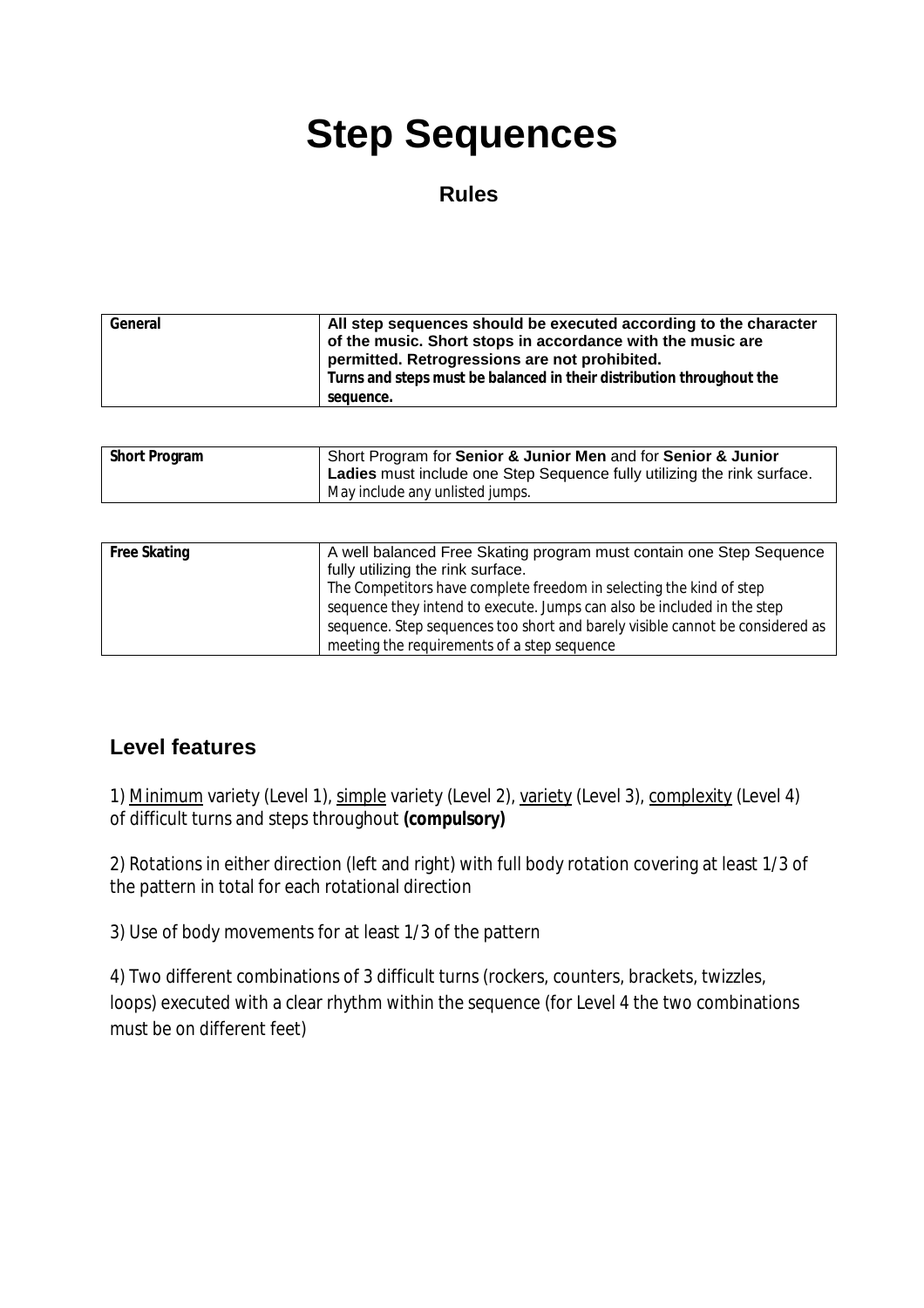# **Clarifications**

| Pattern | A step sequence must fully utilize the rink surface. It must be visible and<br>identifiable and should be performed by using almost the full rink surface<br>either in it length from minimum short barrier to short barrier (e.g. straight<br>line, serpentine or similar shape) or twice in its width from long barrier to<br>long barrier (e.g. circle, oval or similar shape). Failure to achieve the above<br>description will result in no value.<br>In features 2 and 3 "pattern" means the pattern actually executed by the<br>skater. |
|---------|------------------------------------------------------------------------------------------------------------------------------------------------------------------------------------------------------------------------------------------------------------------------------------------------------------------------------------------------------------------------------------------------------------------------------------------------------------------------------------------------------------------------------------------------|
|---------|------------------------------------------------------------------------------------------------------------------------------------------------------------------------------------------------------------------------------------------------------------------------------------------------------------------------------------------------------------------------------------------------------------------------------------------------------------------------------------------------------------------------------------------------|

| Beginning and End of the | This is when a skater actually starts or concludes the sequence. |
|--------------------------|------------------------------------------------------------------|
| pattern                  |                                                                  |

| Definition of Turns and Steps | Turns: twizzles, brackets, loops, counters, rockers, three turns.<br>Steps: toe steps, chasses, mohawks, choctaws. change of edge, cross rolls. |
|-------------------------------|-------------------------------------------------------------------------------------------------------------------------------------------------|
|                               | Must be clearly visible with good entry and exit.                                                                                               |

| Definition of choctaw | Choctaw is a step from one foot to the other in which the curve of the exit     |
|-----------------------|---------------------------------------------------------------------------------|
|                       | edge is opposite to that of the entry edge. The change of foot is directly from |
|                       | outside edge to inside edge or vice versa and from forward to backward or vice  |
|                       | versa.                                                                          |

| <b>Definition of Difficult Turns</b> | Difficult Turns and Steps: twizzles, brackets, loops, counters, rockers, |
|--------------------------------------|--------------------------------------------------------------------------|
| and Steps                            | choctaws.                                                                |
|                                      | Turns and Steps must be executed on one foot.                            |
|                                      | If a turn is "jumped", it is not counted as performed.                   |

| Minimum Variety | Must include at least 5 difficult turns and steps, none of the types can be |
|-----------------|-----------------------------------------------------------------------------|
|                 | counted more than twice.                                                    |

| Simple Variety | Must include at least 7 difficult turns and steps, none of the types can be |
|----------------|-----------------------------------------------------------------------------|
|                | counted more than twice.                                                    |

| Variety | Must include at least 9 difficult turns and steps, none of the types can be |
|---------|-----------------------------------------------------------------------------|
|         | counted more than twice.                                                    |

| Complexity | Must include at least 11 difficult turns and steps. None of the types of turns |
|------------|--------------------------------------------------------------------------------|
|            | and steps can be counted more than twice. 5 types of turns and steps must be   |
|            | executed in both directions.                                                   |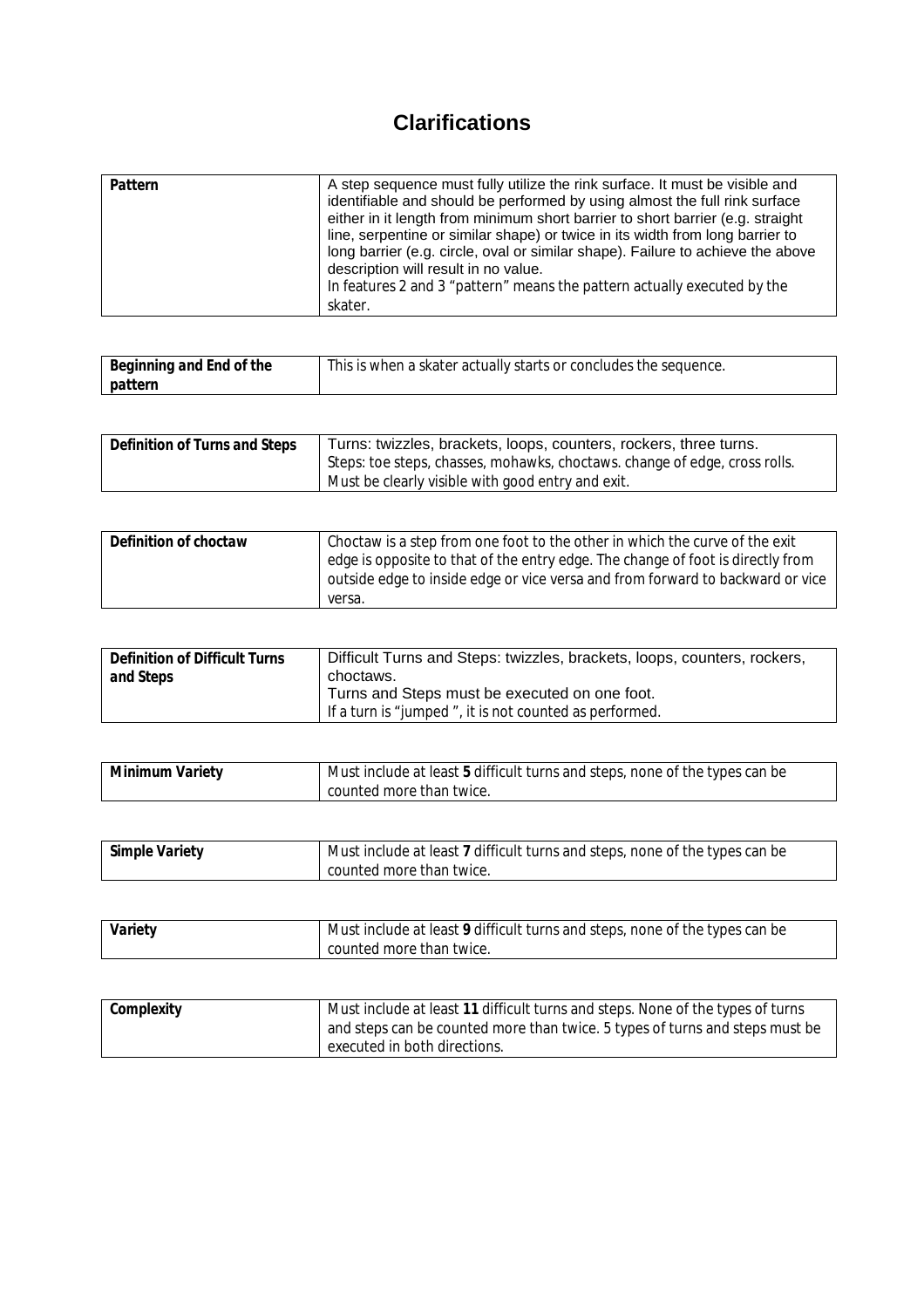| No minimum variety, only     | If a skater does not perform a minimum variety of steps and turns, the Level      |
|------------------------------|-----------------------------------------------------------------------------------|
| minimum variety, only simple | cannot be higher than Basic. If a skater performs only minimum variety of         |
| variety, only variety        | steps and turns, the Level cannot be higher than 1. If a skater performs only     |
|                              | simple variety of steps and turns, the Level cannot be higher than 2. If a skater |
|                              | performs only variety (but not complexity) of steps and turns, the Level cannot   |
|                              | be higher than 3.                                                                 |

| <b>Distribution</b> | Turns and Steps must be distributed throughout the sequence.                 |
|---------------------|------------------------------------------------------------------------------|
|                     | There should be no long sections without Turns or Steps.                     |
|                     | If this requirement is not fulfilled, the Level cannot be higher than Basic. |

| Rotations in either direction | This feature means that a skater rotates with any listed and unlisted<br>turns and steps continuously in one direction for at least 1/3 of the<br>sequence and then continuously for at least 1/3 of the sequence in the<br>opposite direction (clockwise and anti-clockwise) or over the length of<br>the step sequence the skater is rotating with any listed and unlisted<br>steps and turns for at least 1/3 of the sequence in total (not continuous)<br>in one rotational direction and at least 1/3 of the sequence in total (not<br>continuous) in the opposite direction (clockwise and anti-clockwise).<br>"Full body rotation" means one complete rotation. The skater should not just<br>turn half a revolution back and forth. |
|-------------------------------|---------------------------------------------------------------------------------------------------------------------------------------------------------------------------------------------------------------------------------------------------------------------------------------------------------------------------------------------------------------------------------------------------------------------------------------------------------------------------------------------------------------------------------------------------------------------------------------------------------------------------------------------------------------------------------------------------------------------------------------------|

| Use of body movements | Use of body movements means the visible use for a combined total of<br>at least 1/3 of the pattern of the step sequence any movements of the<br>arms, and/or head and/or torso and/or hips and/or legs that have an<br>effect on the balance of the main body core.<br>Having an effect on the balance of main body core can also be understood as<br>having an effect on the balance of the body as a whole and influencing the<br>balance on the frame. |
|-----------------------|-----------------------------------------------------------------------------------------------------------------------------------------------------------------------------------------------------------------------------------------------------------------------------------------------------------------------------------------------------------------------------------------------------------------------------------------------------------|

| Two combinations of difficult | Difficult turns are rockers, counters, brackets, twizzles, loops. In the    |
|-------------------------------|-----------------------------------------------------------------------------|
| turns                         | combinations:                                                               |
|                               | - three turns are not allowed;                                              |
|                               | - changes of edges are not allowed;                                         |
|                               | - a jump/hop is not allowed;                                                |
|                               | - changes of feet are not allowed;                                          |
|                               | - at least one turn in the combination must be of a different type than the |
|                               | others.                                                                     |
|                               | The exit edge of a turn is the entry edge of the next turn.                 |
|                               | The combination must be executed with a clear rhythm within the             |
|                               | sequence.                                                                   |
|                               | For Level 4 the 2 combinations must be on different feet.                   |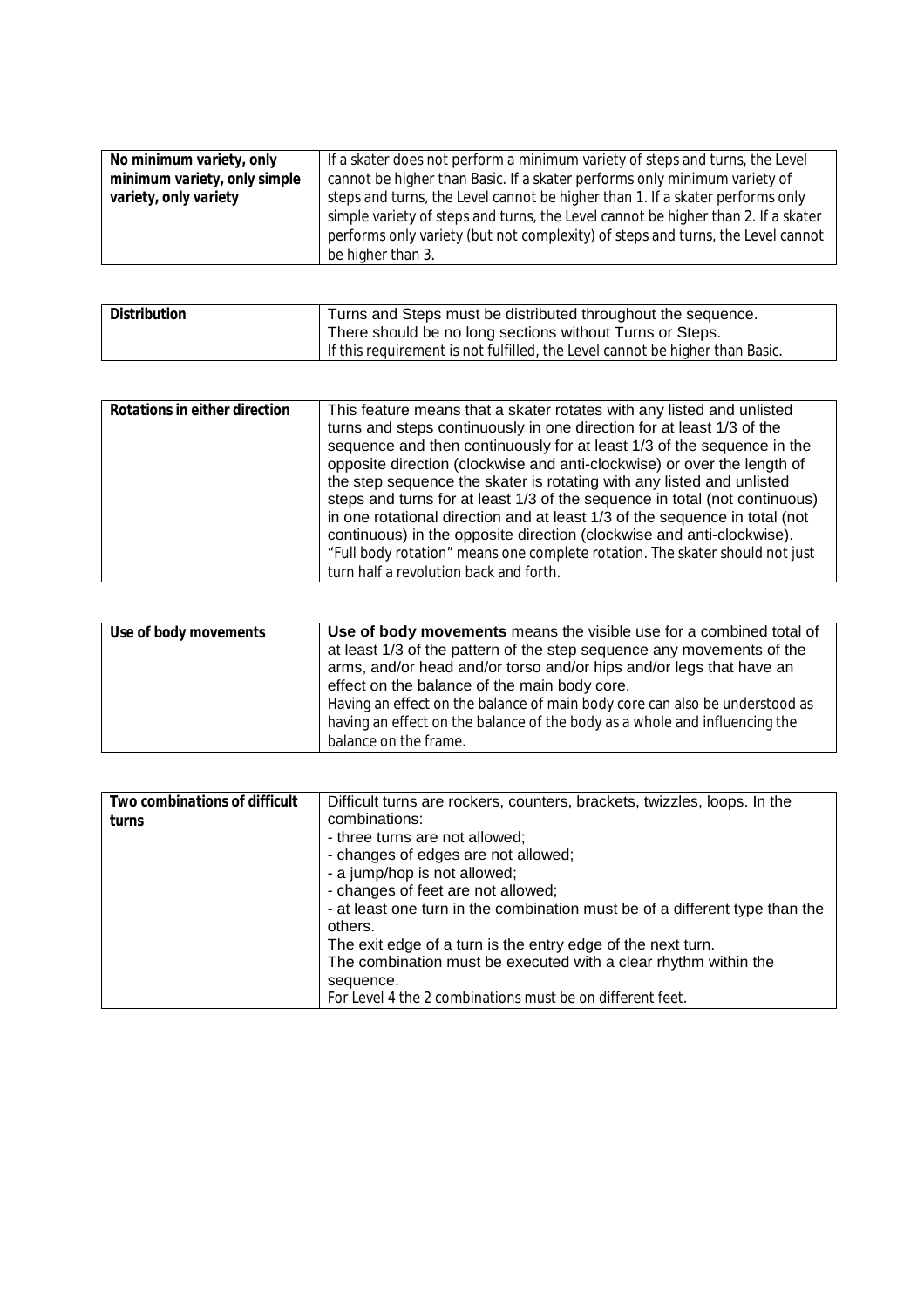| What makes combination | Two combinations of difficult turns are considered to be the same if they   |
|------------------------|-----------------------------------------------------------------------------|
| same or different      | consist of the same turns done in the same order, on the same edges and the |
|                        | same foot.                                                                  |

| Jumps with more than half a<br>revolution executed in the step | Unlisted jumps, independent of their number of revolutions can be<br>included in the step sequence without a deduction or any other                                                                                                                                                                                                                                                                                                                         |
|----------------------------------------------------------------|-------------------------------------------------------------------------------------------------------------------------------------------------------------------------------------------------------------------------------------------------------------------------------------------------------------------------------------------------------------------------------------------------------------------------------------------------------------|
| sequence                                                       | consequence.<br>Listed jumps with more than half revolution will be ignored in SP as an<br>element, but will force the Judges to reduce GOE by 1 grade for "Listed<br>jumps with more than $\frac{1}{2}$ rev. included". Listed jumps can be included in<br>the step sequence of the FS, will be identified and will occupy jumping<br>boxes.<br>In any case these jumps do not influence the determination of Level of<br>difficulty of the Step sequence. |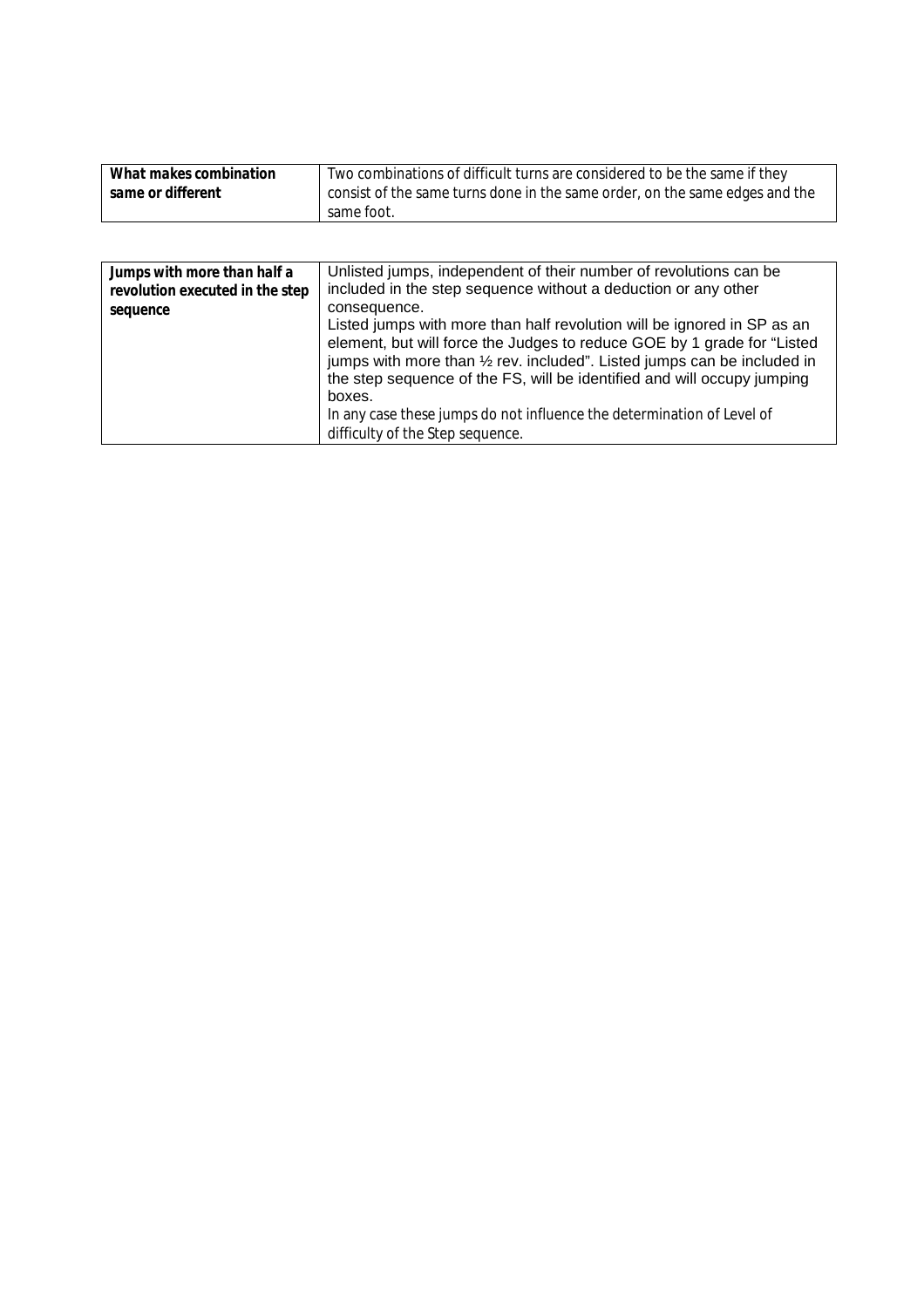# **Choreographic Sequences**

# **Rules**

| <b>Free Skating</b> | A Choreographic Sequence for Seniors must include :                                                                                       |
|---------------------|-------------------------------------------------------------------------------------------------------------------------------------------|
|                     | at least one gliding element like, (but not limited to), spirals,<br>1)                                                                   |
|                     | arabesques, spread eagles, Ina Bauers  of a minimum 3 seconds hold                                                                        |
|                     | or 10 meter lengh;                                                                                                                        |
|                     | at least one spot creative skating element: any kind of creative jump<br>2)                                                               |
|                     | and/or creative spin;                                                                                                                     |
|                     | Those elements 1) and 2) must be connected by a strong<br>3)                                                                              |
|                     | choreography. Listed elements (jumps of 2 revolutions maximum and                                                                         |
|                     | spins) included in the Choreographic Sequence will not be called and                                                                      |
|                     | will not occupy a box. The pattern is not restricted, but the sequence                                                                    |
|                     | must be clearly visible with a begining and an end.                                                                                       |
|                     | . This sequence will have a fixed Base value and evaluated in GOE only.                                                                   |
|                     |                                                                                                                                           |
|                     | The Technical Panel identifies the Choreographic Sequence which commences                                                                 |
|                     | with the first skating movement and is concluded with the preparation to the next                                                         |
|                     | element (if the Choreographic Sequence is not the last element of the program).<br>It can be performed before or after the Step Sequence. |
|                     | The Choreographic Sequence is included in Senior Free Skating.                                                                            |
|                     | For Juniors and lower categories only the gliding element is required with                                                                |
|                     | smaller base value and called                                                                                                             |
|                     | Choreo Sequence confirmed V "ChSq 1V") or not confirmed (ChSq 0).                                                                         |
|                     | This element has a fixed base value and will be evaluated by the judges in GOE                                                            |
|                     | only.                                                                                                                                     |

| Choreographic | The call should be "Choreo Sequence confirmed" (if the Sequence will |
|---------------|----------------------------------------------------------------------|
| Sequence      | be counted) or "Choreo Sequence no value" in the opposite case.      |

| <b>Listed jumps with</b> | Listed jumps with maximum of $2$ revolutions included in the |                                                                  |
|--------------------------|--------------------------------------------------------------|------------------------------------------------------------------|
| maximum of 2 revs        |                                                              | Choreographic Sequence will not be called and will not occupy an |
|                          | element's box.                                               |                                                                  |

| <b>Compulsory element</b> | If the Gliding Element and/or the One Spot Element are missing, the    |
|---------------------------|------------------------------------------------------------------------|
| missing                   | Choreo Sequence will be not according to requirement and therefore the |
|                           | call will be "Choreo Sequence Not confirmed" and will have No Value.   |

**Clarifications**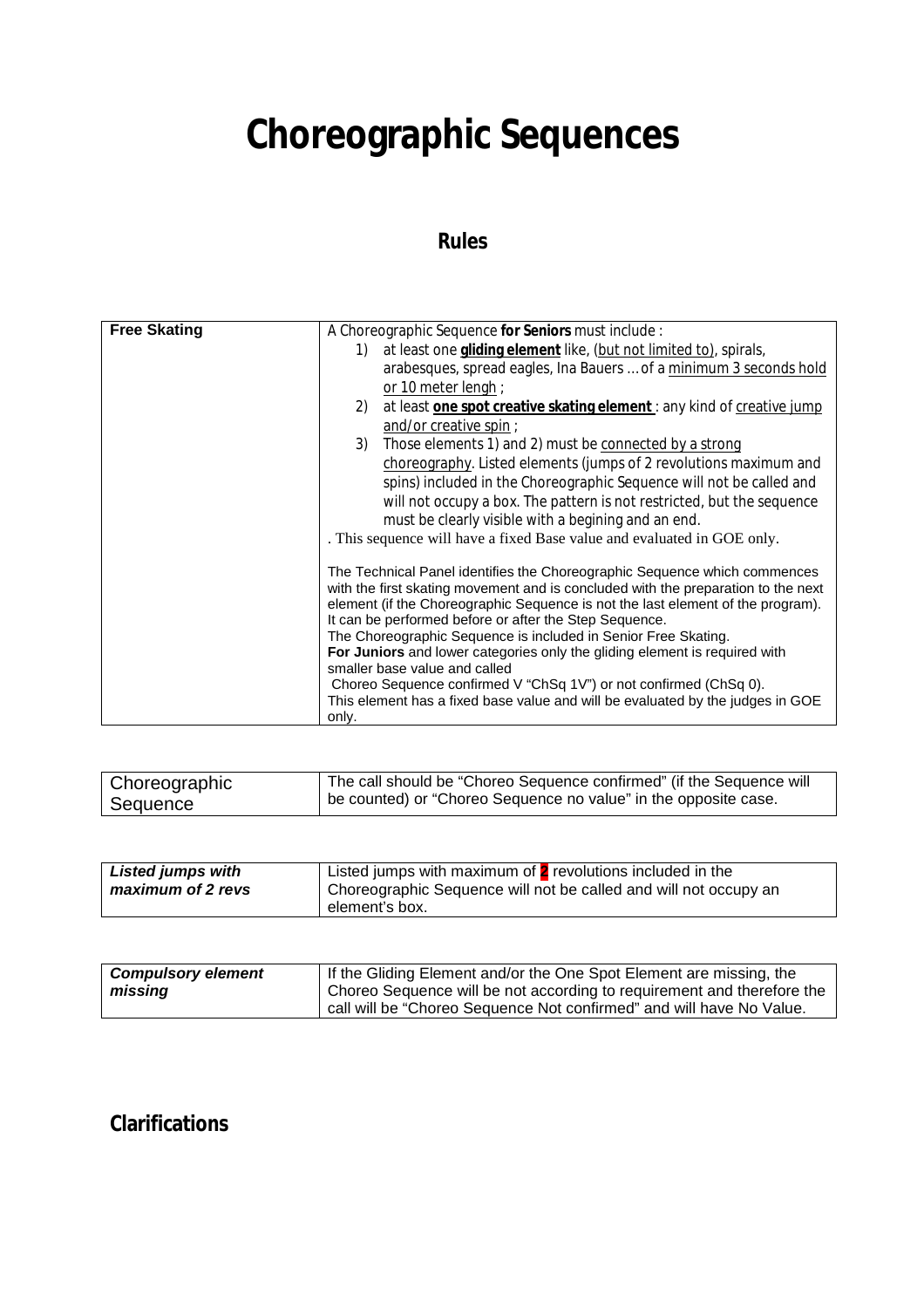| <b>Spins</b> | Any spin included in the Choreographic Sequence will not be called and |
|--------------|------------------------------------------------------------------------|
|              | will not occupy an element's box.                                      |

| <b>Pattern</b> | Any pattern is allowed, however the Sequence must be clearly visible. |
|----------------|-----------------------------------------------------------------------|
|                |                                                                       |

| <b>Order of Step and</b> | In Senior Single Free Skating the order of the Step Sequence and the |
|--------------------------|----------------------------------------------------------------------|
|                          | <b>Choreographic Sequences</b>   Choreographic Sequence is optional. |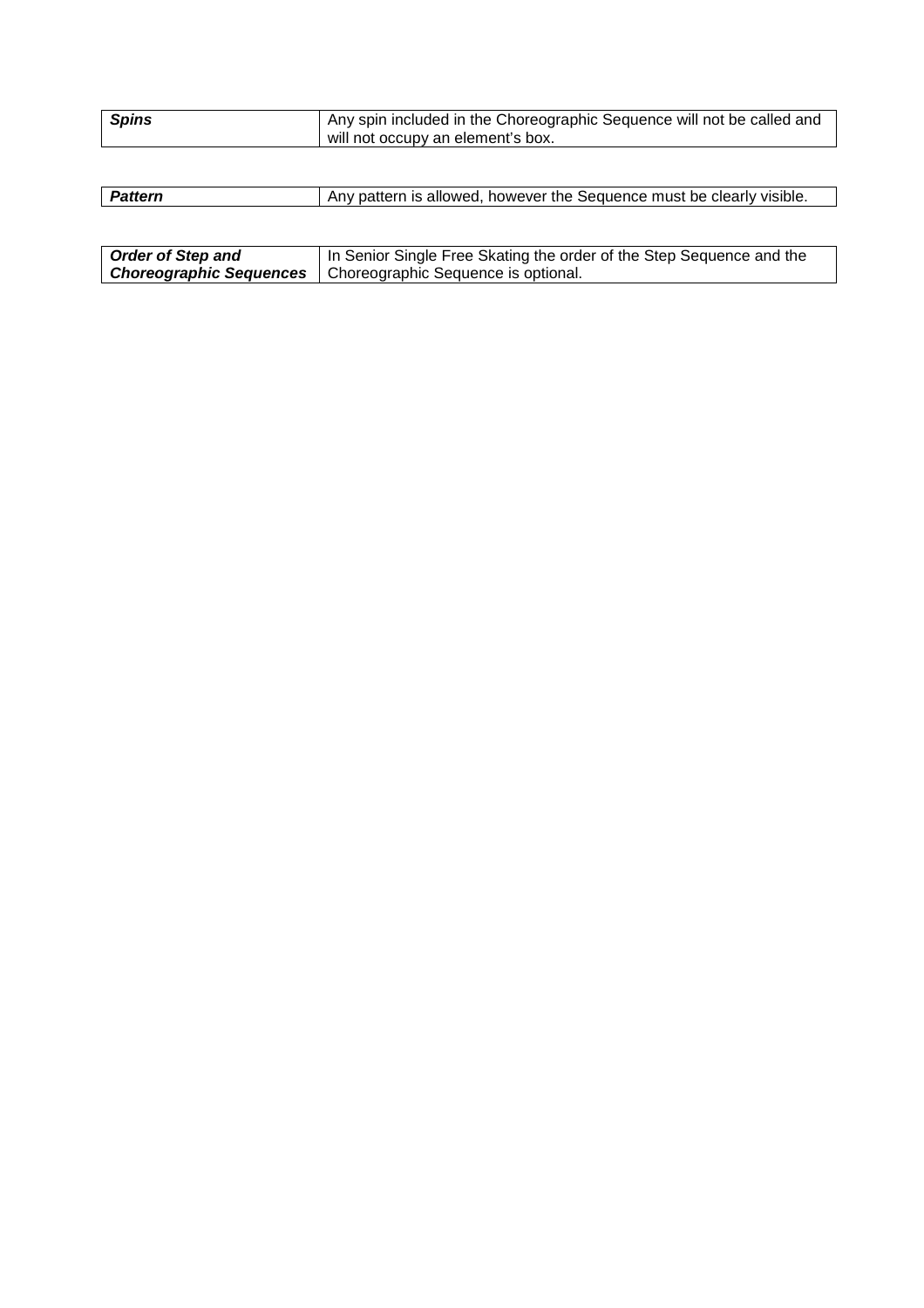# **Spins**

# **Rules**

| <b>General</b> | A Spin that has no basic position with 1 revolutions or a minimum of 2 rotations will<br>receive no Level and no value, however a spin with less than two(2) rotations is<br>considered as a skating movement and not a spin, except for spin attempts.                                                                                                                                                                                                                                                                                                                                                                                                                                        |
|----------------|------------------------------------------------------------------------------------------------------------------------------------------------------------------------------------------------------------------------------------------------------------------------------------------------------------------------------------------------------------------------------------------------------------------------------------------------------------------------------------------------------------------------------------------------------------------------------------------------------------------------------------------------------------------------------------------------|
|                | The minimum number of revolutions required in a position is One (1) without<br>interruption. In case this requirement is not fulfilled, the position is not counted.                                                                                                                                                                                                                                                                                                                                                                                                                                                                                                                           |
|                | Variations of positions of the head, arms or free leg, as well as fluctuations of speed<br>are permitted.                                                                                                                                                                                                                                                                                                                                                                                                                                                                                                                                                                                      |
|                | Positions: There are 3 basic positions:<br>camel (free leg backwards with the knee higher than the hip level, however<br>Layback, Biellmann and similar variations are still considered as upright<br>spins),                                                                                                                                                                                                                                                                                                                                                                                                                                                                                  |
|                | sit (the upper part of the skating leg at least parallel to the ice),<br>upright (any position with skating leg extended or slightly bent which is not a<br>camel position).                                                                                                                                                                                                                                                                                                                                                                                                                                                                                                                   |
|                | Any position which is not basic is a non-basic position.                                                                                                                                                                                                                                                                                                                                                                                                                                                                                                                                                                                                                                       |
|                | Layback Spin is an upright spin in which head and shoulders are leaning backwards<br>with the back arched. The position of the free leg is optional.<br>Sideways Leaning Spin is an upright spin in which head and shoulders are leaning<br>sideways and the upper body is arched. The position of the free leg is optional.                                                                                                                                                                                                                                                                                                                                                                   |
|                | In any spin change of edge can be counted only if done in a basic position.                                                                                                                                                                                                                                                                                                                                                                                                                                                                                                                                                                                                                    |
|                | The change of foot in any spin must be preceded and followed by a spin position with<br>at least two (2) revolutions.                                                                                                                                                                                                                                                                                                                                                                                                                                                                                                                                                                          |
|                | If the skater falls when entering a spin, a spin or a spinning movement is allowed<br>immediately after this fall (for filling time purpose) with this spin/movement not being<br>counted as an element.                                                                                                                                                                                                                                                                                                                                                                                                                                                                                       |
|                | If the spinning centers (before and after the change of foot) are too far apart and the<br>criteria of "two spins" is fulfilled (there is a curve of exit after the first part and the<br>curve of entry into the second part), only the part before the change of foot will be<br>called and considered for Levels features.                                                                                                                                                                                                                                                                                                                                                                  |
|                | Spin combinations: Must include a minimum of two different basic positions with at<br>least 1 revolution in each of these positions anywhere within the spin: the number of<br>revolutions in positions that are non-basic is counted in the total number of<br>revolutions. Changing to a non-basic position is not considered as a change of<br>position. A change of foot may be executed in the form of a step over or a jump. The<br>change of foot and the change of position may be made either at the same time or<br>separately. A camel or sit spin followed by an upright position without significant<br>enhancements on the same foot cannot be considered as a combination spin. |
|                | Spin in one position and Flying spin (which means a spin with a flying entrance and<br>no change of foot and position): positions that are not basic are allowed, counted in<br>the total number of revolutions required by the Rules, but are not valid for Level<br>features.                                                                                                                                                                                                                                                                                                                                                                                                                |
|                | In spins in one position and flying spins the concluding upright position at the end of<br>the spin is not considered to be another position independent of the number of                                                                                                                                                                                                                                                                                                                                                                                                                                                                                                                      |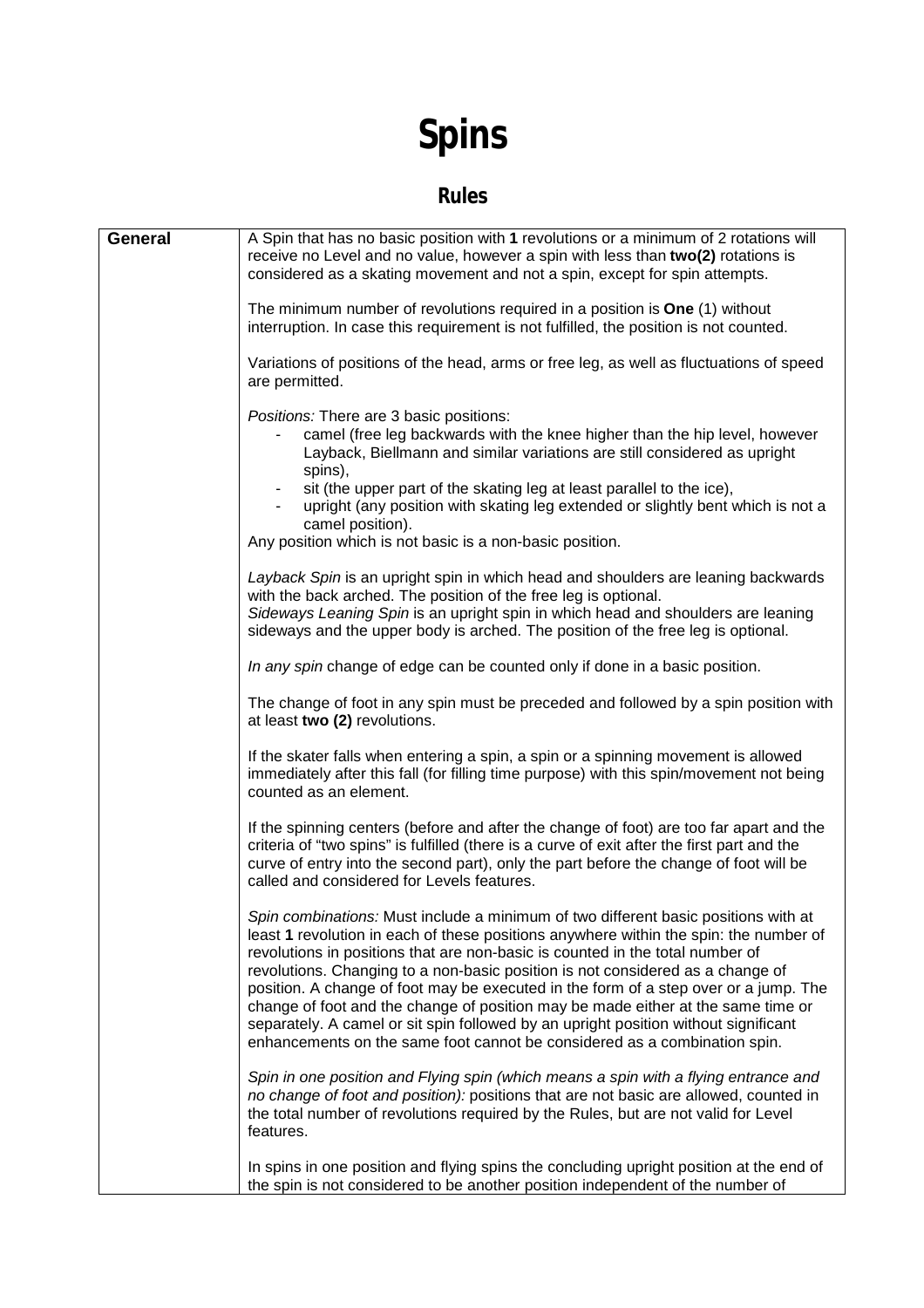|  | revolutions, as long as the skater is executing only the final wind-up without any<br>significant enhancements.                                                                                                                                                                                                                                                                                                                                                                                                                                                                                                                |
|--|--------------------------------------------------------------------------------------------------------------------------------------------------------------------------------------------------------------------------------------------------------------------------------------------------------------------------------------------------------------------------------------------------------------------------------------------------------------------------------------------------------------------------------------------------------------------------------------------------------------------------------|
|  | When the spin is commenced with a jump, no previous rotation on the floor before the<br>take-off is permitted and a step over must be considered by the Technical Panel in<br>the Base Value and by the Judges in the Grade of execution.                                                                                                                                                                                                                                                                                                                                                                                      |
|  | <b>Spin requirements</b><br>For flying spins (with no change of foot and only one position) and spins with flying<br>entrance of both Short Program and Free Skating the following are required: a) a<br>clear visible jump; b) basic landing position must be reached within the first 2 revs<br>after the landing and from the moment this position is initially reached it must be held<br>for 1 revs. The sign "V" indicates that one or both of these requirements are not<br>fulfilled.<br>In spins in one position, if the basic position is too poor the sign "V" indicates that this<br>requirement is not fulfilled. |

| <b>Short Program</b> | The Short Program of the season 2016 includes the following 3 spins:<br>1) Flying spin:<br><b>Seniors &amp; Juniors:</b> Flying spin with landing position different than in the Spin in one<br>Position; Minimum for (4) revolutions in total;                                                                  |
|----------------------|------------------------------------------------------------------------------------------------------------------------------------------------------------------------------------------------------------------------------------------------------------------------------------------------------------------|
|                      | 2) Spin in one position<br><b>Senior /Junior Men:</b> Camel/Sit spin (position different from the landing position of<br>the Flying spin) with only one change of foot, Minimum six (6) revolutions in total;<br>Senior & Junior Ladies: Layback/sideways leaning spin, Minimum for (4) revolutions<br>in total; |
|                      | 3) Spin combination with only one change of foot. Minimum six (6) revolutions in total.                                                                                                                                                                                                                          |
|                      | The lack of revolutions must be reflected by the Judges in their marking.<br>In the spin combination, and the One position spin for men, the change of foot is<br>required.<br>Except flying spins, spins cannot be commenced with a jump.                                                                       |

# **Specific elements in Short Program:**

| Ladies: layback/sideways | Any position is permitted, as long as the basic layback or sideways leaning  |
|--------------------------|------------------------------------------------------------------------------|
| leaning spin             | position is maintained for four (4) revolutions without rising to an upright |
|                          | position. The position of a "Biellmann Spin" can only be taken and           |
|                          | considered as a feature to increase the Level after having successfully      |
|                          | rotated these required 4 revolutions in the layback position (backwards)     |
|                          | and/or sideways).                                                            |
|                          |                                                                              |

| Men: spin in one position<br>with change of foot | Senior & Junior: The spin must include only one change of foot, which<br>may be executed by a step or a jump.                                                          |
|--------------------------------------------------|------------------------------------------------------------------------------------------------------------------------------------------------------------------------|
|                                                  | <b>Senior &amp; Junior:</b> The skater must choose the camel or the sit position, but<br>this position must be different from the landing position of the Flying spin. |
|                                                  | Senior & Junior: The spin must have at least 2 revolutions before and after the<br>change of foot.                                                                     |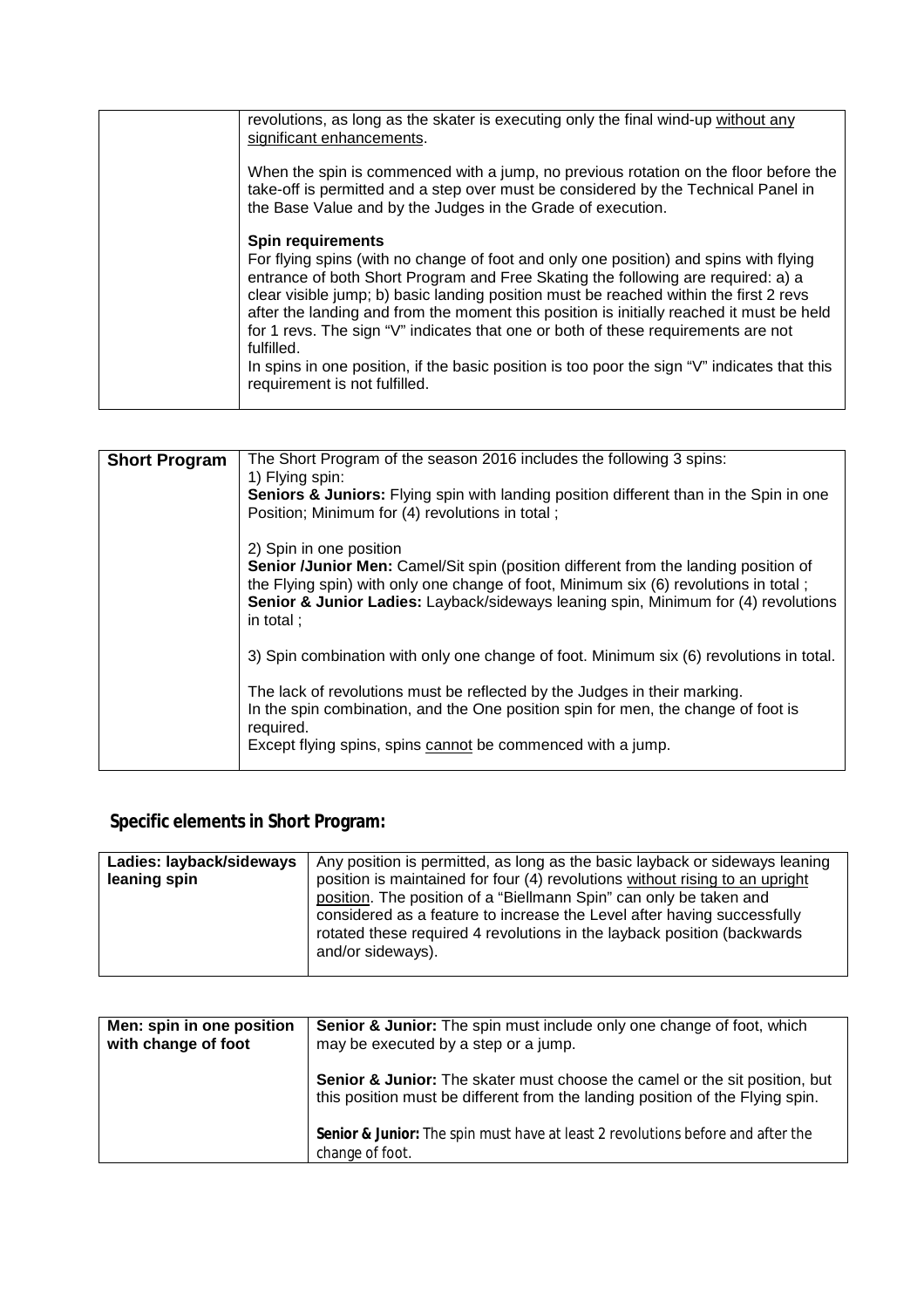| Spin combination with<br>change of foot | The spin combination must include a minimum of two different basic<br>positions with a minimum of 1 revolutions in each of these positions (if there<br>are less than three basic positions with 1 revolutions in every position, this<br>will be reflected in the Value of the spin) and only one change of foot with<br>not less than two (2) revolutions on each foot. The change of foot may be<br>executed in the form of a step or a jump. The change of foot and the<br>change of position may be made either at the same time or separately. |
|-----------------------------------------|------------------------------------------------------------------------------------------------------------------------------------------------------------------------------------------------------------------------------------------------------------------------------------------------------------------------------------------------------------------------------------------------------------------------------------------------------------------------------------------------------------------------------------------------------|
|                                         | Different base values of spin combinations with change of foot with 2 or 3 basic<br>positions (at least 1 revs in each position) are reflected in the SOV.                                                                                                                                                                                                                                                                                                                                                                                           |

| <b>Flying spin</b> | Senior & Junior: Any type of flying spin is permitted with landing position<br>different than in the Spin in one position. The landing position may be<br>different from the flying position.                                |
|--------------------|------------------------------------------------------------------------------------------------------------------------------------------------------------------------------------------------------------------------------|
|                    | Senior & Junior: No previous rotation on the ice before the take-off is permitted.<br>The flying position must be attained in the air. The required revolutions can be<br>executed in any variation of the landing position. |

| Flying spin and the spin | If the landing position of the Flying spin is the same that in the Spin in one                      |
|--------------------------|-----------------------------------------------------------------------------------------------------|
| in one position          | position, the last performed of these two spins will not be counted, but will<br>occupy a spin box. |
|                          |                                                                                                     |

| <b>Free Skating</b> | A well balanced Free Skating program for Men and Ladies (Senior and<br>Junior) must contain maximum of 3 spins, one of which must be a spin<br>combination, one a flying spin or a spin with flying entrance and one a spin<br>with only one position.<br>All Spins must be of a different character. Any Spin with the same character |
|---------------------|----------------------------------------------------------------------------------------------------------------------------------------------------------------------------------------------------------------------------------------------------------------------------------------------------------------------------------------|
|                     | (abbreviation) as the one executed before will not be counted (but will<br>occupy a spinning box).                                                                                                                                                                                                                                     |
|                     | If no performed spin has a flying entrance, or if there is no spin in one<br>position, or no spin combination, the wrong executed spin will be<br>automatically deleted by the computer or the Controller.                                                                                                                             |
|                     | One spin can cumulate the requirements but counts for only one of those :<br>(If there is one FCoSp, it will count for the flying entrance or for the<br>Combination spin requirement, not both)                                                                                                                                       |
|                     | The spins must have a required minimum number of revolutions: four (4) for<br>the flying spin and the spin with only one position and six (6) for the spin<br>combination, the lack of which must be reflected by Judges in their marking.<br>This minimum number of required revolutions must be counted from the                     |
|                     | entry of the spin until its exit (except final wind-up in Spins in one position<br>and Flying spins). In the spin combination and spin in one position the<br>change of foot is optional. The number of different basic positions (minimum                                                                                             |
|                     | 2) and change of foot in the spin combination is free.                                                                                                                                                                                                                                                                                 |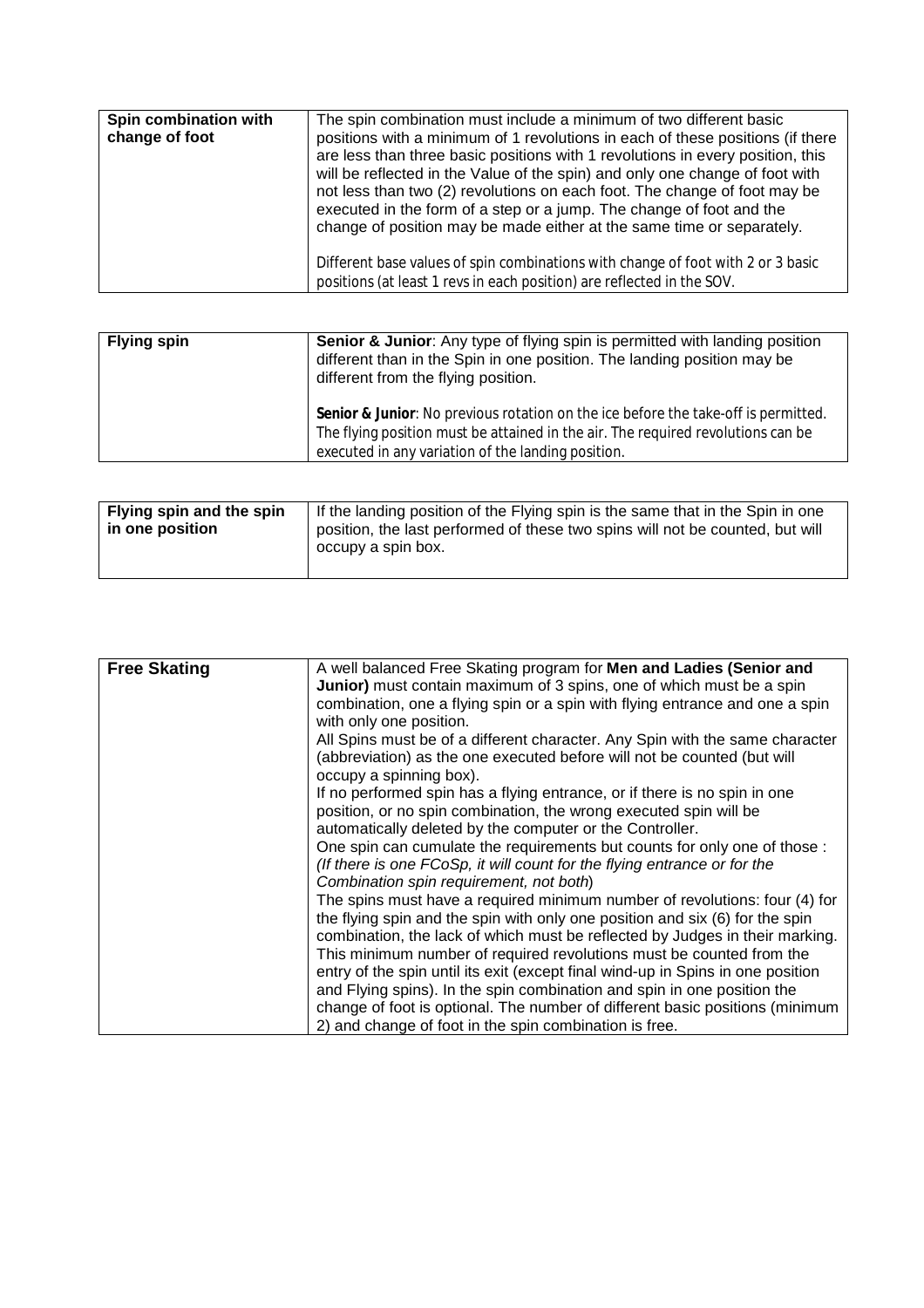# **Level features**

- 1) Difficult variations (count as many times as performed with limitations specified below)
- 2) Change of foot executed by jump
- 3) Jump within a spin without changing feet
- 4) Difficult change of position on the same foot
- 5) Difficult entrance into a spin
- 6) Clear change of edge or heel spin, in all basic position.
- 7) All 3 basic positions on the second foot
- 8) Both directions immediately following each other in sit or camel spin
- 9) Clear increase of speed in camel, sit, layback or Biellmann position

10) At least **5** rev. without changes in position/variation, foot or edge (Sit, camel, layback, difficult variation of any basic position or for combinations only difficult variation off non-basic position)

11) Real jumped flying entry in flying spins/spins with a flying entrance (see Clarifications)

**Additional features for the Layback spin:** 

12) One clear change of position backwards-sideways or reverse, at least **1 revolution** in

each position (counts also if the Layback spin is a part of any other spin)

13) Biellmann position after Layback spin (SP – after **4** revolutions in layback spin)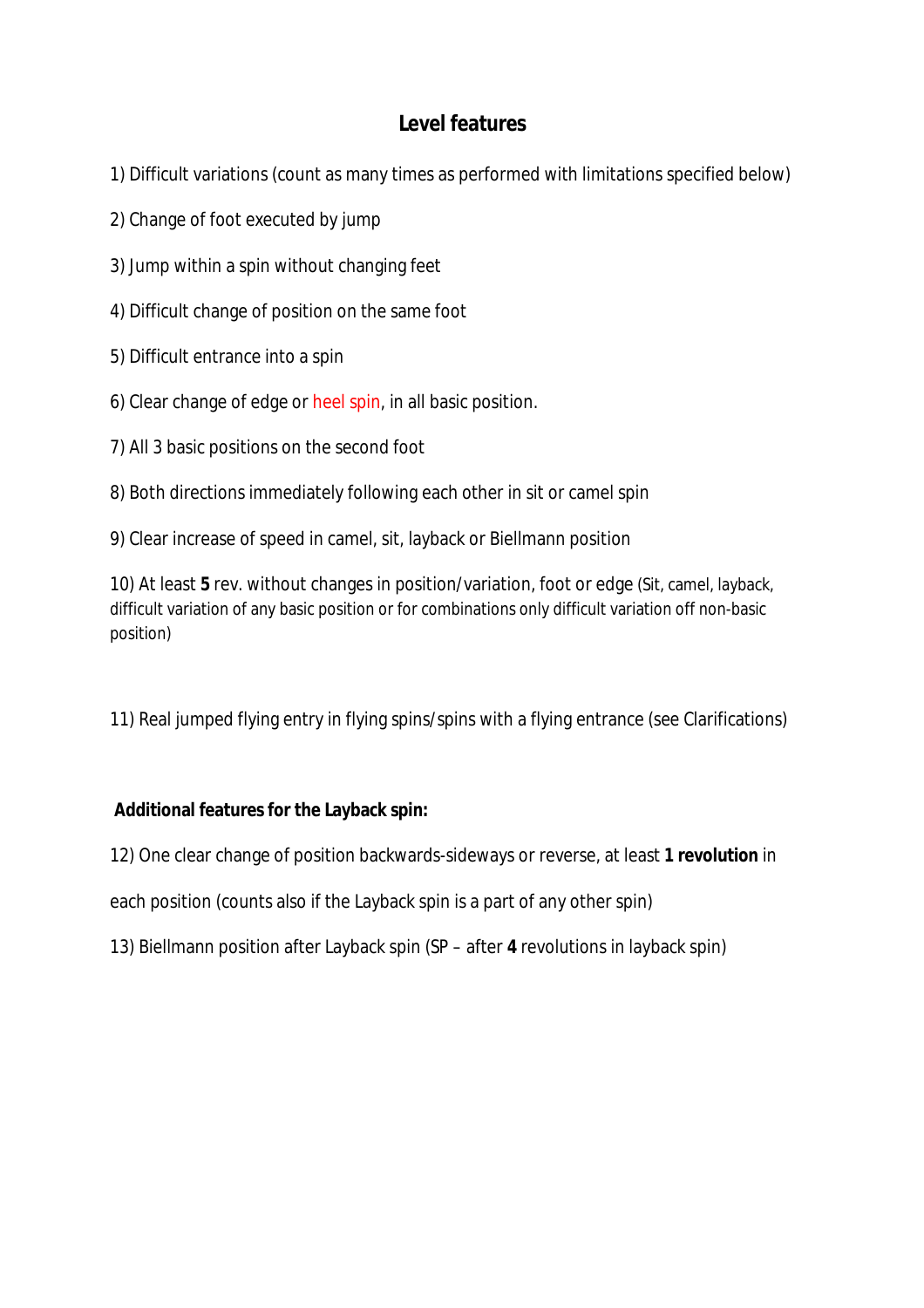**Features 2 – 9, 11 – 13 count only once per program (first time they are attempted). Feature 10 counts only once per program (in the first spin it is successfully performed; if in this spin 5 revs are executed on both feet, any one of these executions can be taken in favor of the skater).** 

**Any category of difficult spin variation in a basic position counts only once per program (first time it is attempted). A difficult variation in a non-basic position counts once per program in spin combination only (first time it is attempted).** 

**In any spin with change of foot the maximum number of features attained on one foot is two (2).** 

# **Clarifications**

*Positions* 

| <b>Spin in only 1 position</b> | If the basic position is attempted but not reached for a minimum of 1 rev.<br>the sign V will be given. This will still validate the spin but with a lowed base<br>value.<br><b>Flying spins</b> : if the jump is only a hop and the basic landing position is not |
|--------------------------------|--------------------------------------------------------------------------------------------------------------------------------------------------------------------------------------------------------------------------------------------------------------------|
|                                | reached for at least 1 rotation, the spin will be no level.                                                                                                                                                                                                        |
|                                |                                                                                                                                                                                                                                                                    |

| Spin with no change of<br>position |
|------------------------------------|
|                                    |
|                                    |

| <b>Spin combination with</b> | In Short Program a spin combination executed with only 1 basic position                                                                                                                                                      |
|------------------------------|------------------------------------------------------------------------------------------------------------------------------------------------------------------------------------------------------------------------------|
| less than 1 revolution in    | with not less than 1 revolution and in all other positions less than 1                                                                                                                                                       |
| basic positions              | revolution will receive no Level.                                                                                                                                                                                            |
|                              | In Free Skating a clear visible attempt of a spin combination which results in a spin<br>with only 1 basic position with not less than 1 revolution will be called by the<br>Technical Panel as a spin combination no value. |

| Spin combination with all | In the spin combination, in order to be counted as a Level feature, all three |
|---------------------------|-------------------------------------------------------------------------------|
| <b>3 basic positions</b>  | basic positions must be executed on the second foot. This feature can be      |
| executed on the second    | awarded only if its execution is not interrupted by a change of foot and      |
| foot                      | cannot be awarded after a second change of foot.                              |
|                           |                                                                               |
|                           |                                                                               |

| <b>Spin combination with</b><br>only two basic positions | A spin combination with and without change of foot which includes only 2<br>basic positions with not less than 1 revolution will have a lower base value     |
|----------------------------------------------------------|--------------------------------------------------------------------------------------------------------------------------------------------------------------|
|                                                          | in comparison with a spin combination with all 3 basic positions with not<br>less than 1 revolution. The corresponding base values are listed in the<br>SOV. |
|                                                          | To be counted as a validated basic position (and not as a final wind up), if                                                                                 |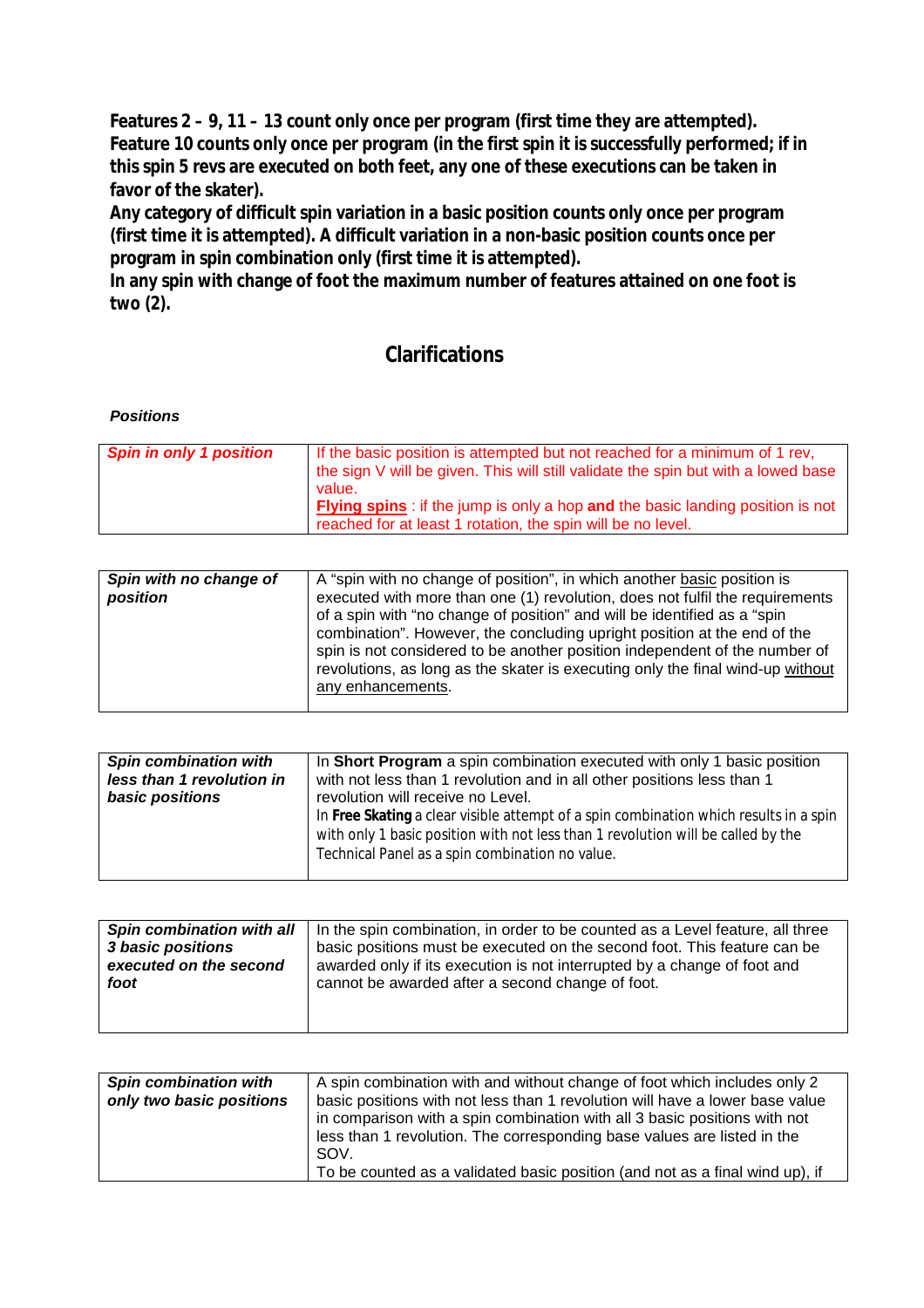| I the upright position is at the end of the spin there must be some clear |
|---------------------------------------------------------------------------|
| enhancements                                                              |

| <b>Abbreviation and Calling</b> | For a spin combination with and without change of foot with 2 or 3 basic    |
|---------------------------------|-----------------------------------------------------------------------------|
| procedure                       | positions (e.g. Level 4) the abbreviation will be CCoSp2p4 and CoSp2p4 or   |
|                                 | CCoSp3p4 and CoSp3p4 in case of 2 or 3 basic positions and the call will    |
|                                 | be "Spin combination with/without change of foot, 2(3) positions, Level 4". |
|                                 |                                                                             |

| <b>Well balanced free</b> | For the purpose of a well balances program, spin combinaison of 2 and 3 |
|---------------------------|-------------------------------------------------------------------------|
| skating program           | positions are considered as the same spin.                              |

| <b>Difficult change of</b><br>position on the same foot | Change from a basic position to a different basic position without<br>establishing a non-basic position, requiring significant strength, skill and<br>control and having an impact on the ability to execute the position change.<br>Continuous movement must be performed throughout the change. May not |
|---------------------------------------------------------|-----------------------------------------------------------------------------------------------------------------------------------------------------------------------------------------------------------------------------------------------------------------------------------------------------------|
|                                                         | include a jump to execute the change. The basic positions before and after<br>the change must be held for 1 revolution.                                                                                                                                                                                   |

| <b>Change not considered</b> | If a change of position is not considered as "difficult" by the Technical |
|------------------------------|---------------------------------------------------------------------------|
| as difficult                 | Panel, it may be awarded in a later spin.                                 |

| <b>Clear change of position</b> | The feature will be awarded only if this change is done while maintaining |
|---------------------------------|---------------------------------------------------------------------------|
| backwards-sideways or           | the layback or sideways leaning position. One (1) revolutions in each of  |
| visa-versa (layback spin)       | these positions are required.                                             |

| High sit position / difficult<br>high sit position | One position Sit spin: In the case of the sit position is a bit too high, the<br>spin will still be called but the sign V will be assigned. If that position is<br>difficult the corresponding feature cannot be given. |
|----------------------------------------------------|-------------------------------------------------------------------------------------------------------------------------------------------------------------------------------------------------------------------------|
|                                                    | Flying Sit spin: the flying feature cannot be granted.                                                                                                                                                                  |
|                                                    | Combo spin : the only sit position cannot be counted as basic position. If<br>that position is difficult the feature could be given, if all requirements are<br>fulfilled, as a non basic difficult position.           |

# *Entrance of the spin*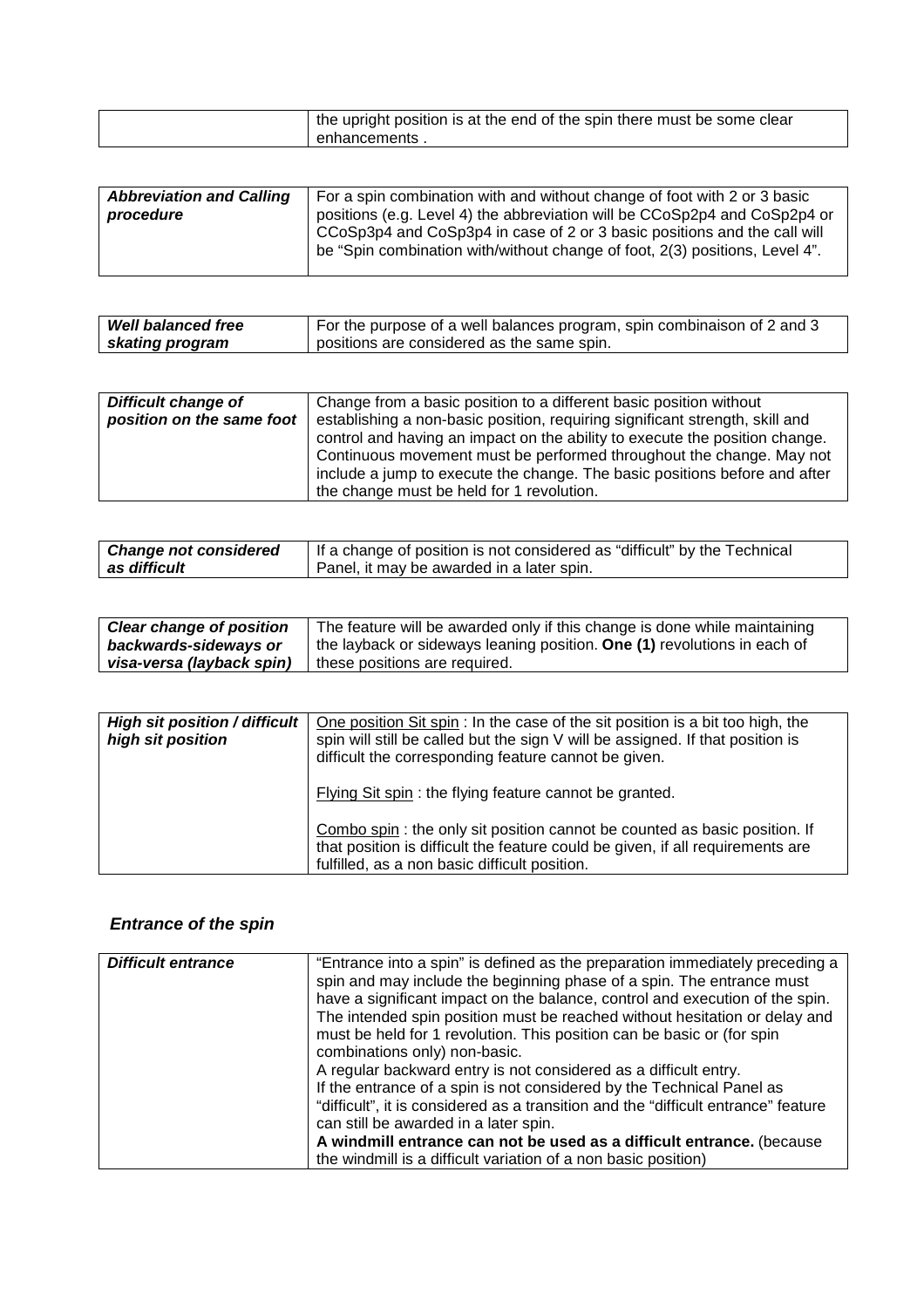| <b>Difficult and flying</b> | If the entrance is "difficult" and "flying" at the same time, only the "flying" |
|-----------------------------|---------------------------------------------------------------------------------|
| entrance                    | feature can be awarded. This does not bloc the difficult entrance bullet.       |

| <b>Difficult variation of flying</b> | The feature for the flying entry can be granted only if there is a clear visible  |
|--------------------------------------|-----------------------------------------------------------------------------------|
| position in flying                   | jump, a basic position is reached within the first two (2) revolutions after the  |
| spins/spins with a flying            | landing and this basic position is held for at least 1 revolution. If these       |
| entry                                | requirements are fulfilled, the feature will be granted if the flying position is |
|                                      | really difficult which may include, but is not limited to: in a flying sit spin/  |
|                                      | entry: total sit position in the air (with height and total movement control) or  |
|                                      | open butterfly position in the air taking sit position immediately after landing; |
|                                      | in a flying camel spin/entry: clear butterfly entrance or almost split position   |
|                                      | in the air.                                                                       |

| <b>Flying Spin and any spin</b><br>with flying entry: week<br>jump | If either in Short Program or in Free Skating there is no clear visible jump<br>or an obvious "step over" (instead of a jump) is performed, the entrance<br>cannot be considered as a feature and the spin will be marked with the sign<br>"V". |
|--------------------------------------------------------------------|-------------------------------------------------------------------------------------------------------------------------------------------------------------------------------------------------------------------------------------------------|
|                                                                    |                                                                                                                                                                                                                                                 |

| <b>Flying Spin and any spin</b> | Basic landing position must be reached within the first 2 revs after the       |
|---------------------------------|--------------------------------------------------------------------------------|
| with flying entry: landing      | landing and from the moment this position is initially reached it must be held |
| position                        | for 1 rev after the landing. The sign "V" indicates that one or both of these  |
|                                 | requirements are not fulfilled.                                                |

| <b>Flying Sit Spin: landing</b> | In a flying sit spin landing on the same foot as take-off or changing foot on   |
|---------------------------------|---------------------------------------------------------------------------------|
| on the same foot or             | landing is counted as a feature only when the sit position is fully attained in |
| changing foot on landing        | the air.                                                                        |

#### *Variations*

| <b>Simple variation</b> | A simple variation of position is a movement of a body part, leg, arm, hand |
|-------------------------|-----------------------------------------------------------------------------|
|                         | or head, which does not have an effect on the balance of the main body      |
|                         | core. A simple variation does not increase the Level.                       |

| <b>Difficult variation</b> | A difficult variation is a movement of a body part/leg/arm/hand/head, which |
|----------------------------|-----------------------------------------------------------------------------|
|                            | requires more physical strength or flexibility and has an effect on the     |
|                            | balance of the main body core. Only these variations can increase the       |
|                            | Level.                                                                      |

| <b>Categories of difficult</b><br>variations | There are 11 categories of difficult variations:                                                                                                                                                                |
|----------------------------------------------|-----------------------------------------------------------------------------------------------------------------------------------------------------------------------------------------------------------------|
|                                              | For <b>CAMEL POSITION</b> there are 3 categories based on direction of the<br>shoulder line:                                                                                                                    |
|                                              | - (CF) Camel Forward: shoulder line parallel to the floor<br>- (CS) Camel Sideways: shoulder line twisted to a vertical position<br>- (CU) Camel Upward: shoulder line twisted more than to a vertical position |
|                                              | For SIT POSITION there are 3 categories based on position of free leg:                                                                                                                                          |
|                                              | - (SF) Sit Forward: free leg forward                                                                                                                                                                            |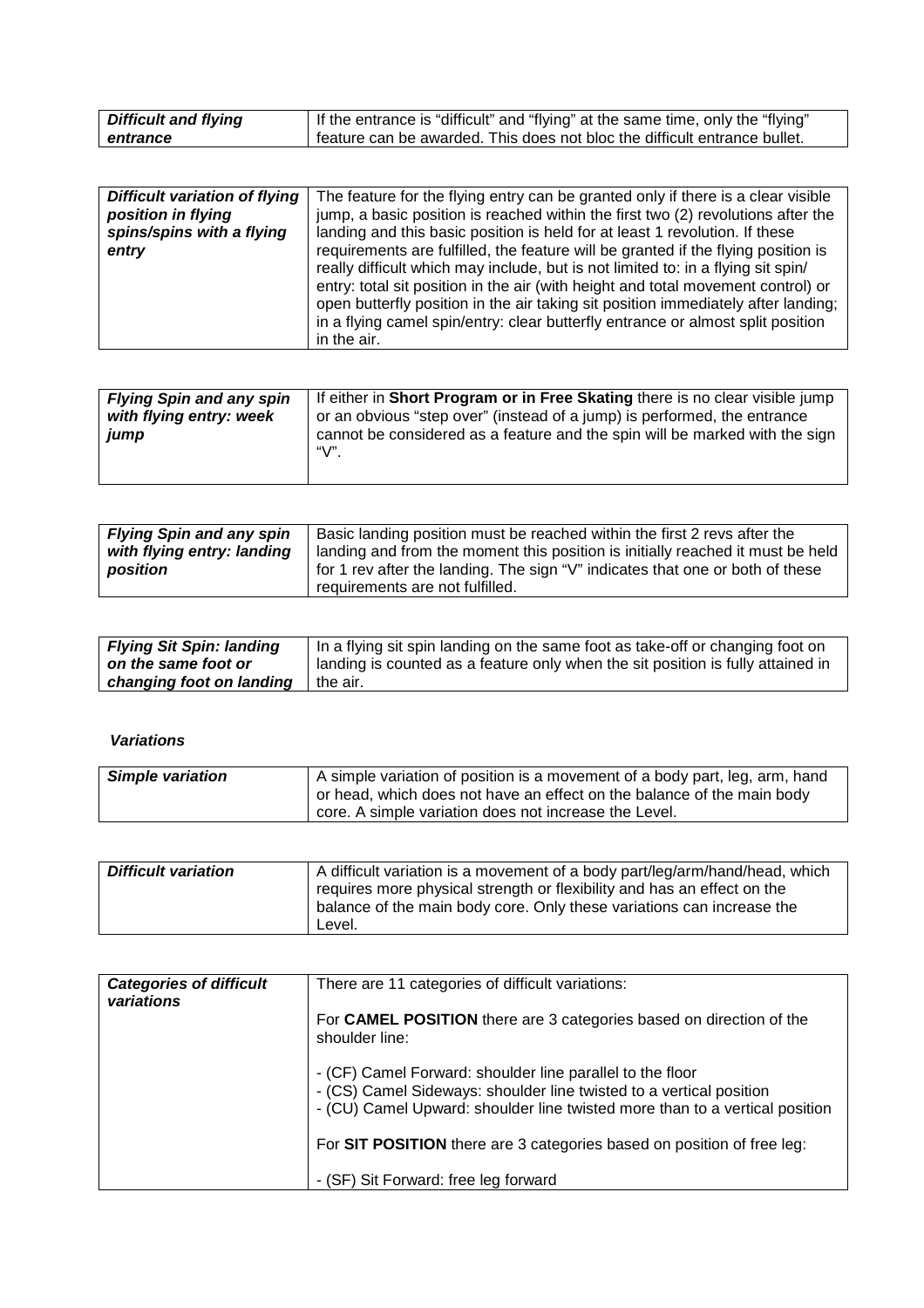| - (SS) Sit Sideways: free leg sideways<br>- (SB) Sit Behind : free leg behind                                                                                          |
|------------------------------------------------------------------------------------------------------------------------------------------------------------------------|
| For UPRIGHT POSITION there are 3 categories based on position of torso:                                                                                                |
| - (UF) Upright Forward: torso leaning forward<br>- (US) Upright Straight or Sideways: torso straight up or sideways<br>- (UB) Upright Biellmann: in Biellmann position |
| For LAYBACK POSITION there is 1 category<br>- (UL) Upright Layback                                                                                                     |
| For <b>NON-BASIC POSITIONS</b> there is 1 category (NBP)                                                                                                               |

| <b>Crossfoot spin</b> | A Crossfoot Spin must be executed on both feet with equal weight                  |
|-----------------------|-----------------------------------------------------------------------------------|
|                       | distribution. It is considered as a difficult variation of upright position (US)  |
|                       | and will receive, if correctly executed, a feature. It is not required to stay on |
|                       | one foot for three revolutions before the cross.                                  |

| <b>Biellmann position</b> | Biellmann position is a difficult variation of an upright position (UB) when the |
|---------------------------|----------------------------------------------------------------------------------|
|                           | skater's free leg is pulled from behind to a position higher than and towards    |
|                           | the top of the head, close to the spinning axis of the skater. Like other        |
|                           | categories of difficult spin variations, Biellmann position counts once per      |
|                           | program (Short or Free) – first time it's attempted.                             |

| Windmill | Windmill (Illusion) is considered as a difficult variation of non-basic position |
|----------|----------------------------------------------------------------------------------|
|          | (NBP). This must be done at <b>least 2 times</b> in a row to be counted as a     |
|          | Level feature.                                                                   |

| <b>Repetitions</b> | Any category of difficult spin variation in a basic position counts only once  |
|--------------------|--------------------------------------------------------------------------------|
|                    | per program (first time it is attempted). A difficult variation in a non-basic |
|                    | position counts once per program in spin combination only (first time it is    |
|                    | attempted).                                                                    |

| <b>Features in repeated</b> | For Short Program and Free Skating once a difficult spin variation has                                                                                      |
|-----------------------------|-------------------------------------------------------------------------------------------------------------------------------------------------------------|
| variations                  | been attempted and a difficult variation of the same category is executed,<br>the variation cannot be counted, but any additional feature in this difficult |
|                             | variation can still be counted.                                                                                                                             |

| <b>What is an attempt?</b> | A difficult variation is considered as attempted when this variation is clearly |
|----------------------------|---------------------------------------------------------------------------------|
|                            | visible, independent of the fact this variation was counted or not.             |

|                  | Similar variations in basic   If a difficult variation in a non-basic position of a spin combination is |
|------------------|---------------------------------------------------------------------------------------------------------|
| and in non-basic | quite similar to one of the executed difficult variation in a basic                                     |
| positions        | position, the last performed of these two variations will not be                                        |
|                  | counted as a Level feature.                                                                             |

| <b>Free leg drops</b> | If the free leg drops down for a long time while preparing for a difficult camel |
|-----------------------|----------------------------------------------------------------------------------|
|                       | variation, the corresponding Level feature is still awarded, but the Judges      |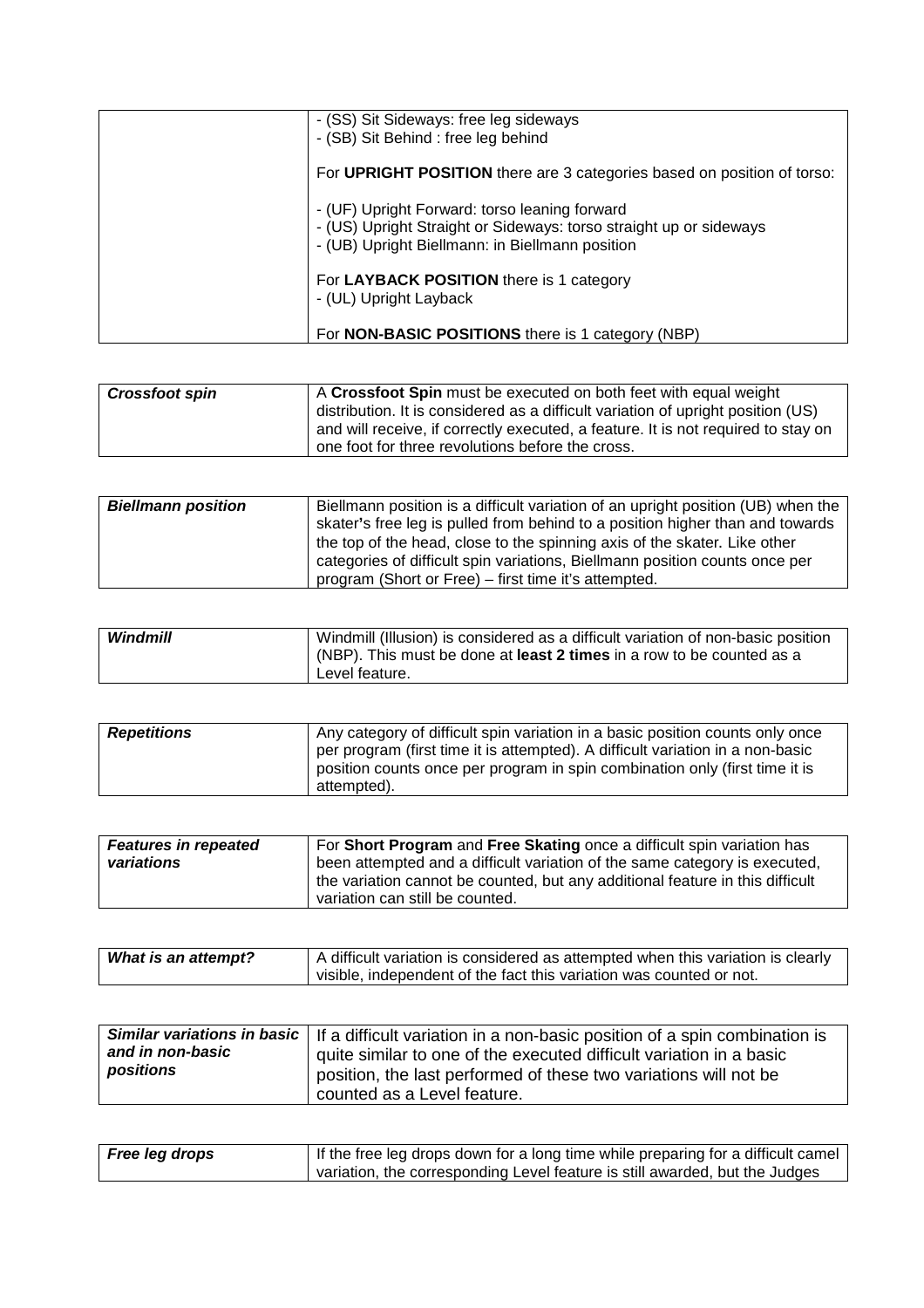| 1000<br>Wili<br>reduction.<br>≅nniv :<br>--<br>me<br>ミュヒノヒ<br>∽<br>ີ |
|----------------------------------------------------------------------|
|                                                                      |

| Too long to reach basic | The reduction will also be applied if it takes a long time for the skater to |
|-------------------------|------------------------------------------------------------------------------|
| position                | reach the necessary basic position in spins in one position.                 |

#### *Jump on the same foot and Increase of speed*

| Jump on the same foot<br>within a Spin | In any spin a clear jump started and landed on the same foot will be<br>counted as a feature only if the skater has executed at least 1 revolution in<br>a basic or non- basic position before the jump. The skater must reach the<br>basic position within the first 2 revolutions after the landing and keep this<br>position for at least 1 revolution.           |
|----------------------------------------|----------------------------------------------------------------------------------------------------------------------------------------------------------------------------------------------------------------------------------------------------------------------------------------------------------------------------------------------------------------------|
|                                        | This jump has no requirements to the air position, but there must be a clear<br>jump. The jump is considered as a Level feature only when it "requires<br>significant strength".<br>This jump can be performed even before the required minimum number of<br>revolutions in a spin in order to be considered as a feature in both Short<br>Program and Free Skating. |

| Increase of speed | For camel, sit, layback or Biellmann positions, once the basic position has<br>been established (at least 1 still rotation), a clear increase of speed will be<br>considered as a Level feature. Increase of speed counts only in a basic<br>position or while going within a basic position into its variation. It is not valid<br>as a feature if the increase of speed happens while going from one basic |
|-------------------|--------------------------------------------------------------------------------------------------------------------------------------------------------------------------------------------------------------------------------------------------------------------------------------------------------------------------------------------------------------------------------------------------------------|
|                   | position to another basic position.                                                                                                                                                                                                                                                                                                                                                                          |

#### *Edges and directions*

| Clear change of edge or | A clear "change of edge or heel spin" feature can only be counted as a      |
|-------------------------|-----------------------------------------------------------------------------|
| heel spin feature       | feature to increase the level in any basic position at it first attempt.    |
|                         | The heel spin must be kept for at least 1 continuous rotation in the same   |
|                         | basic position at the first attempt. Any other attempt of a change of       |
|                         | edge/heel spin will be ignored.                                             |
|                         | Not considered as an attempt of a change of edge is the short phase         |
|                         | following a landing of a fly or a step-in (mostly from flat to edge, or     |
|                         | executing a three turn, etc.).                                              |
|                         | A clear change of edge can only be counted as a feature, if there are at    |
|                         | least 1 continuous revolution on one edge followed by at least 1 continuous |
|                         | revolution on the other edge in the same position. A change of edge within  |
|                         | a non-basic position does not count as a feature.                           |
|                         | The change of edge/heel spin counts as a feature that can increase the      |
|                         | Level only once in a spin of the Short Program and once in a spin of Free   |
|                         | Skating Program.                                                            |
|                         |                                                                             |
|                         | Change of edge and heel spin are the same feature, both cannot count in     |
|                         | the same program.                                                           |

| <b>Spinning in both</b> | Spinning in both directions (clockwise & counter clockwise or visa-versa) in |
|-------------------------|------------------------------------------------------------------------------|
| directions              | sit or camel position or in a combination of the two immediately following   |
|                         | each other can be counted as a feature. A minimum of 3 revolutions in each   |
|                         | direction is required. A spin executed in both directions (clockwise &       |
|                         | counter clockwise) is considered as one spin.                                |
|                         |                                                                              |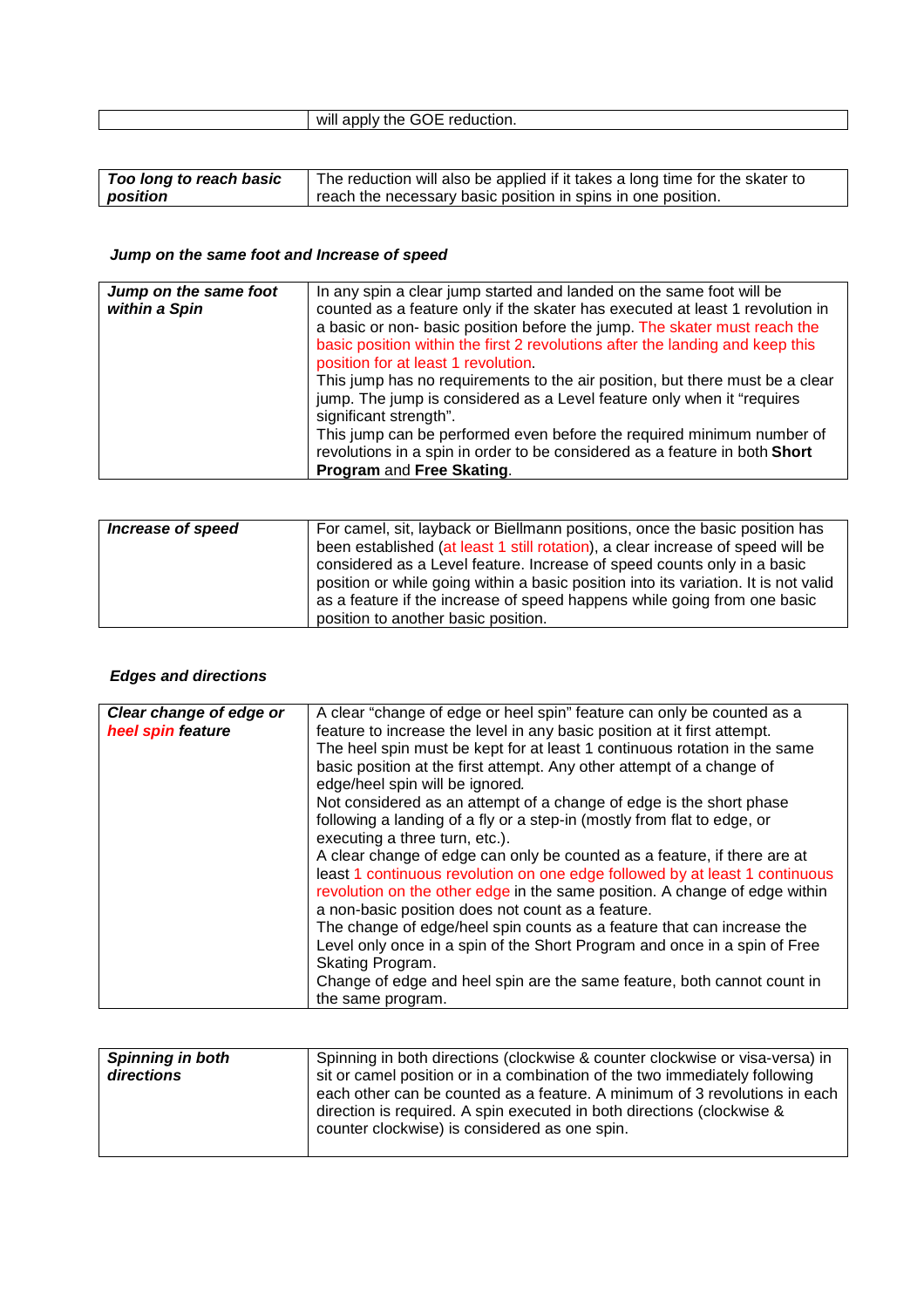#### *Number of Revolutions*

| 5 revolutions | At least 5 revolutions without changes in position/variation, foot or edge<br>count as a feature only once per program, in the first spin it is successfully<br>performed; if in this spin 5 revs are executed on both feet, any one of these<br>executions can be taken by the Technical Panel in favor of the skater.<br>The 5 revolutions to be counted as feature must be performed in:<br>1) In any basic position $-$ for all spins; |
|---------------|--------------------------------------------------------------------------------------------------------------------------------------------------------------------------------------------------------------------------------------------------------------------------------------------------------------------------------------------------------------------------------------------------------------------------------------------|
|               | 2) difficult variation of non-basic position – for combinations only.                                                                                                                                                                                                                                                                                                                                                                      |

#### *Change of foot*

| <b>Staying on the same foot</b> | A change of foot in a spin means spinning on each foot. Any spin in which  |
|---------------------------------|----------------------------------------------------------------------------|
|                                 | the skater remains spinning on the same foot is not considered as a change |
|                                 | of foot spin.                                                              |

| Simple change of foot | A simple change of foot, e.g. a step or a small hop does not require |
|-----------------------|----------------------------------------------------------------------|
|                       | significant strength and skill and does not increase the Level.      |

| <b>Change of foot executed</b> | Such change of foot can be counted as a feature only if the skater has        |
|--------------------------------|-------------------------------------------------------------------------------|
| by jump                        | executed at least 1 revolutions in a basic or non-basic position before the   |
|                                | jump. The skater must reach the basic position within the first 2 revolutions |
|                                | after the landing and keep this position for at least 1 revolutions.          |
|                                | This jump has no requirements to the air position, but there must be a clear  |
|                                | jump. The jump is considered as a Level feature only when it "requires        |
|                                | significant strength".                                                        |

| Toe Arabian as change of | This change of foot is allowed, will be considered as a change of foot                                                                                                                                                 |
|--------------------------|------------------------------------------------------------------------------------------------------------------------------------------------------------------------------------------------------------------------|
| foot                     | executed by jump and will count as a feature only in Free Skating. If                                                                                                                                                  |
|                          | performed in Short Program, such change of foot will be considered as an<br>error, will not count as a feature and the GOE will be reduced according to<br>the ISU guidelines for touching the ice with the free foot. |

| Spin with a second<br>change of foot | The second change of foot (if attempted) in a spin with change of foot is not<br>allowed in Short Program (wrong element) and does not count as a feature<br>for a higher Level in Free Skating. |
|--------------------------------------|--------------------------------------------------------------------------------------------------------------------------------------------------------------------------------------------------|
|                                      |                                                                                                                                                                                                  |

| Spinning centers too far<br>apart (spin in one<br>position and spin | If in a spin with change of foot there is a curve of exit after the first part and<br>a curve of entry into the second part, the consequences are as follows:                                                                                                       |
|---------------------------------------------------------------------|---------------------------------------------------------------------------------------------------------------------------------------------------------------------------------------------------------------------------------------------------------------------|
| combination)                                                        | in Short Program - the spin is not fulfilling the requirements and no value<br>will be given;                                                                                                                                                                       |
|                                                                     | in Free Skating - the second part of the spin will be ignored and the<br>element becomes a spin in one position with no change of foot or a spin<br>combination with no change of foot.                                                                             |
|                                                                     | If there is only a curve of exit after the first part or the curve of entry into the<br>second part, this will result in GOE reduction for "Change of foot poorly<br>done" (this reduction does not relate to change of foot together with change<br>of direction). |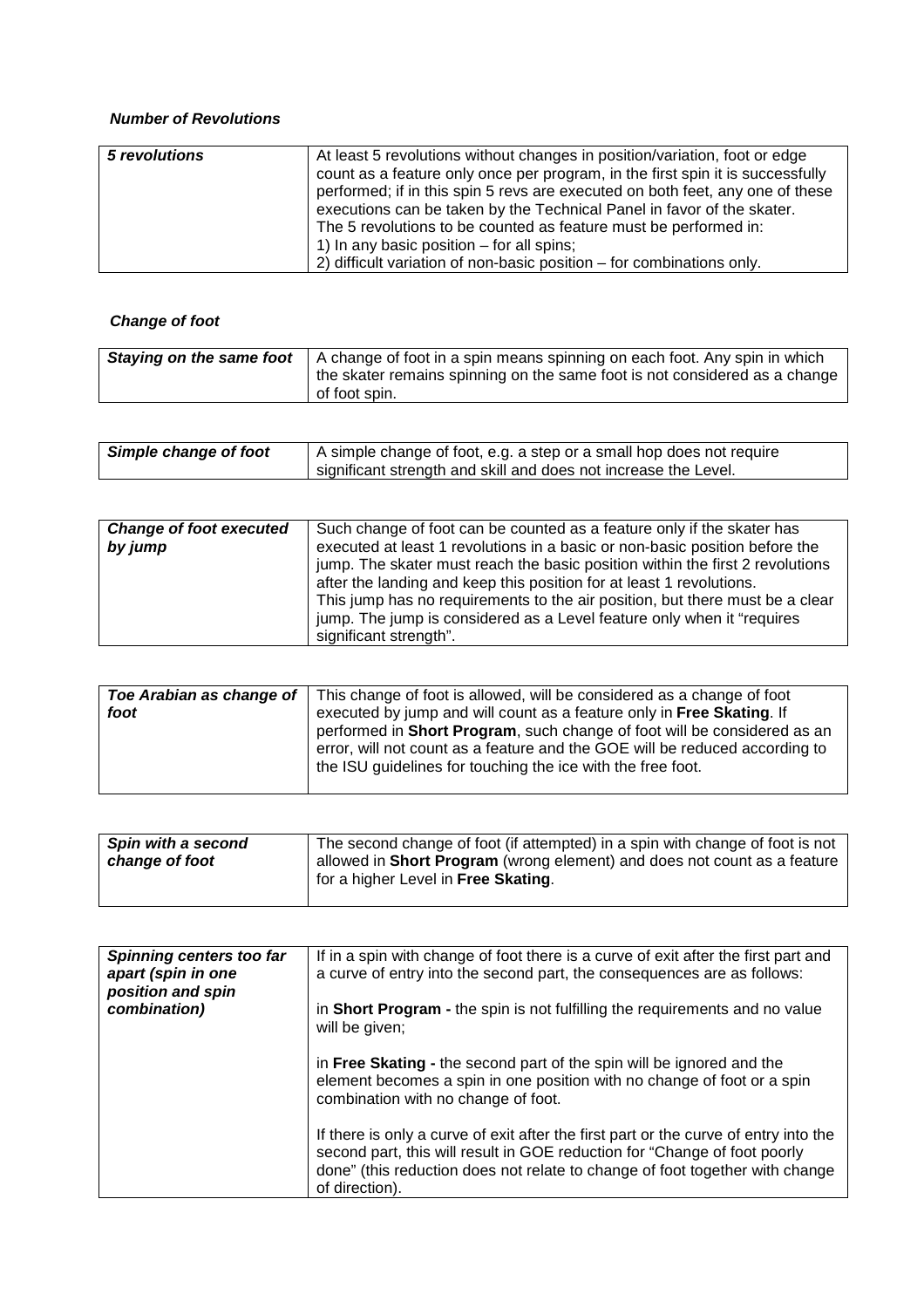| <b>Number of features on</b><br>one foot for spins with a | The maximum number of features that a skater can get on one foot is 2.                                                                                                                                                                                                                                                                                                                                                 |
|-----------------------------------------------------------|------------------------------------------------------------------------------------------------------------------------------------------------------------------------------------------------------------------------------------------------------------------------------------------------------------------------------------------------------------------------------------------------------------------------|
| change of foot                                            | The features for difficult entry will be counted in the quota of the foot before<br>the change. The features "Change of foot executed by jump"," Spinning in<br>both directions" and "All 3 basic positions on the second foot" will be<br>counted in the quota of the foot after the change. The feature for a crossfoot<br>spin will be counted in the quota of the foot on which the cross position was<br>started. |

| Spin in one position with | If a spin in one position with change of foot is executed in Short Program |
|---------------------------|----------------------------------------------------------------------------|
| change of foot: less than | or Free Skating with a basic position with not less than 1 continuous      |
| 1 revolutions in a basic  | revolutions on one foot only and no basic position with not less than 1    |
| position on one foot      | continuous revolutions on the other foot, it will receive no Level.        |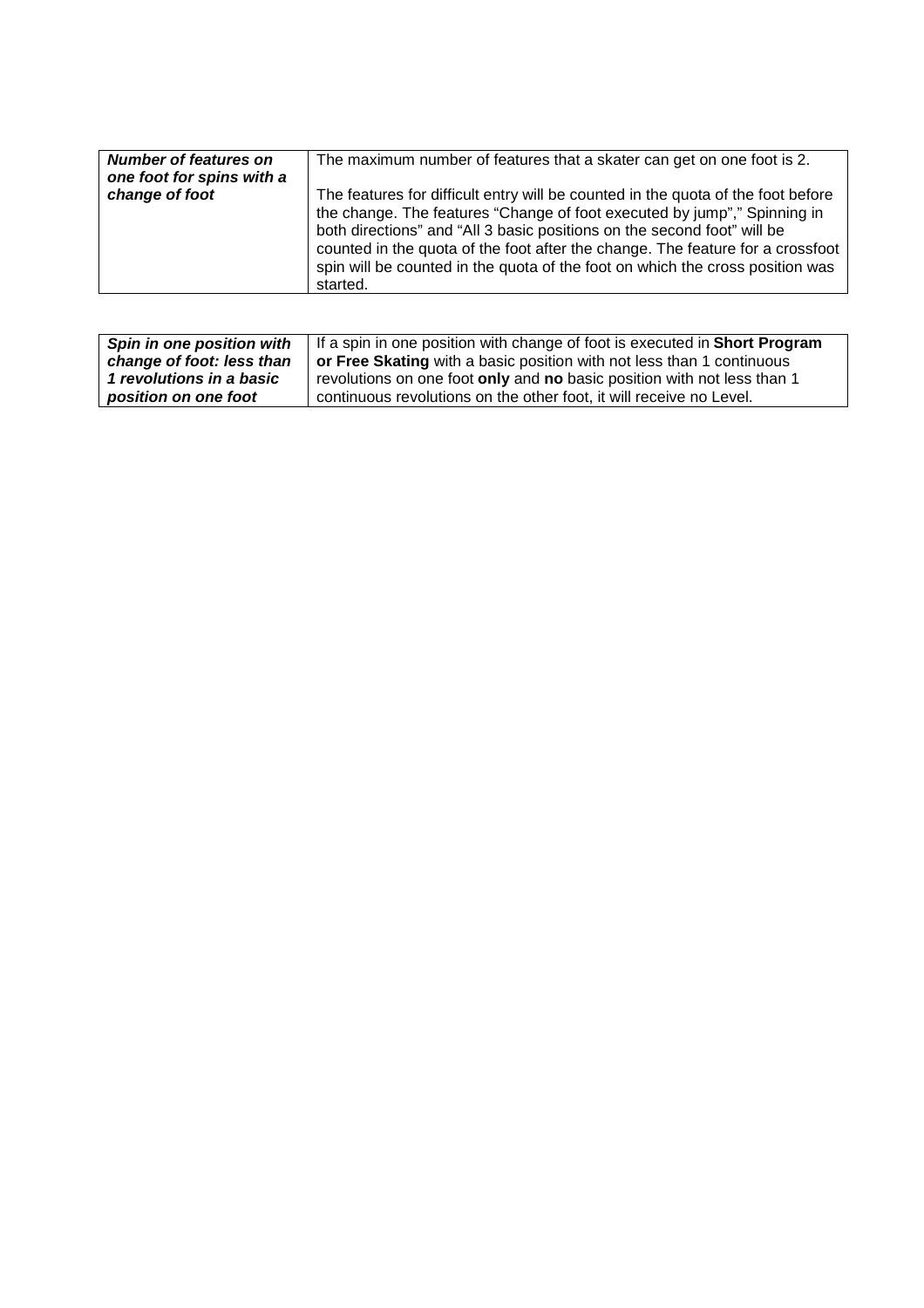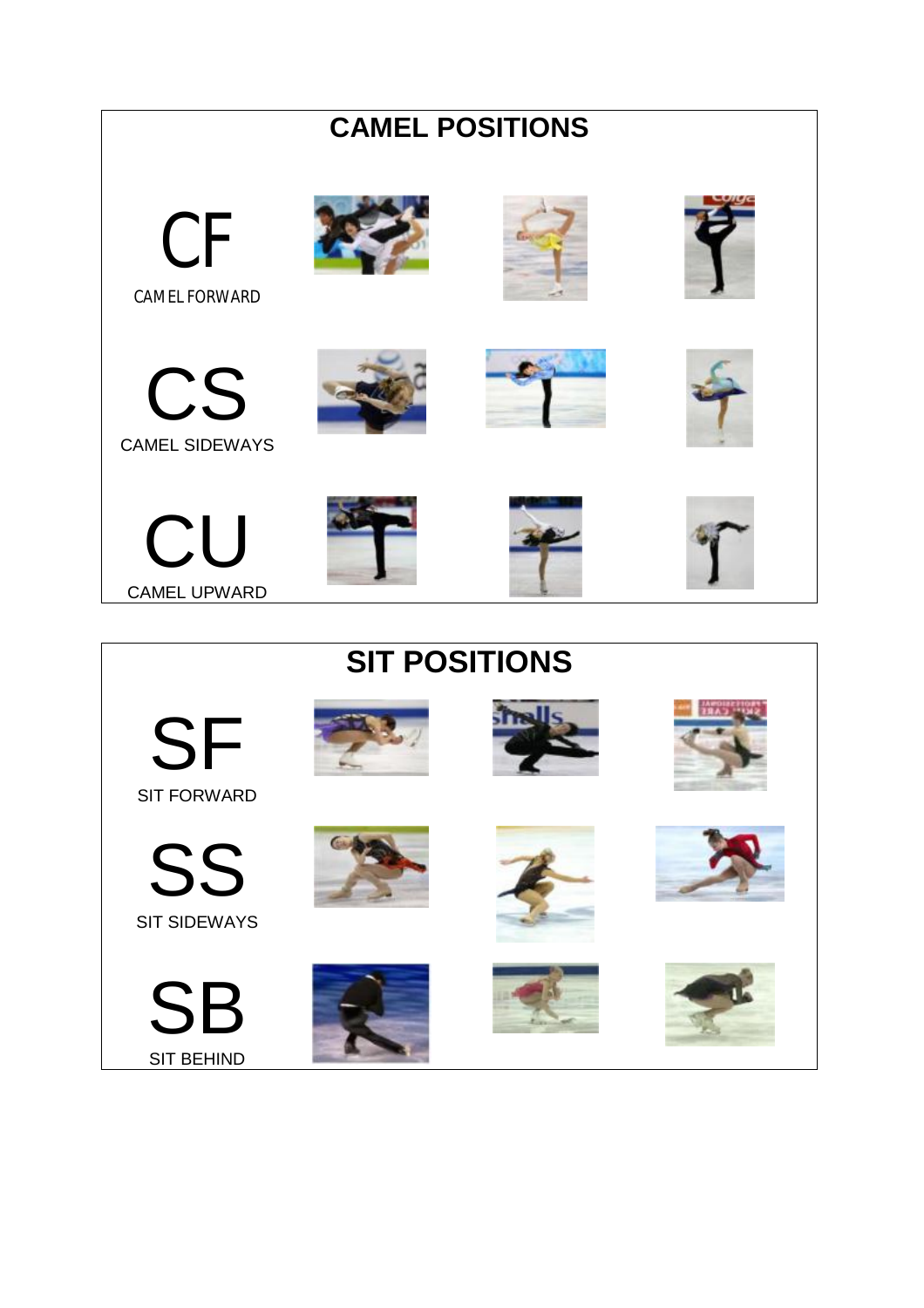# **UPRIGHT POSITIONS**



US UPRIGHT STRAIGHT AND SIDEWAYS









UPRIGHT BIELLMANN













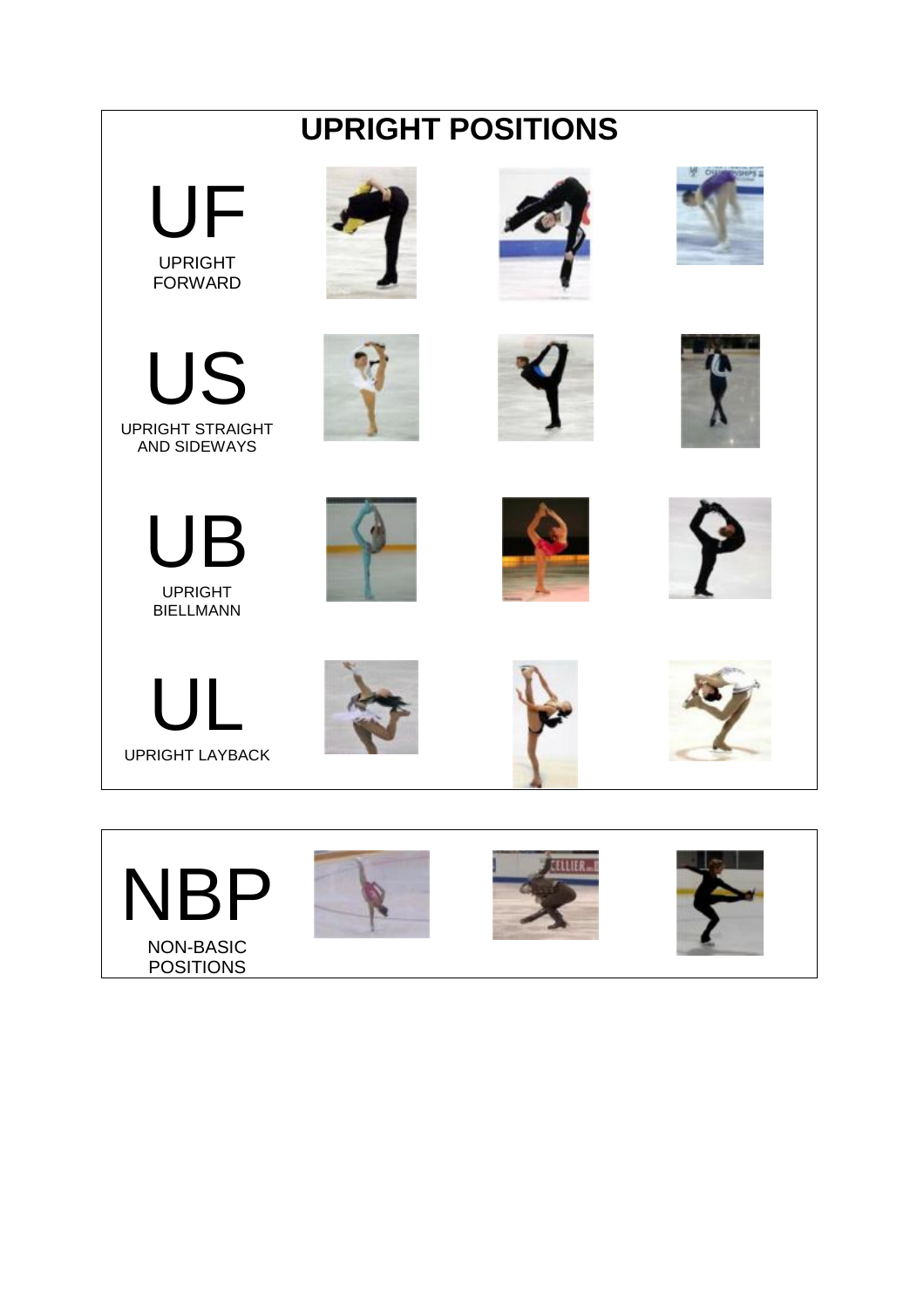# **Jump Elements Rules**

# **Solo jump**

| <b>Short Program</b> | Short Program must include 2 solo jumps:<br>- single/double or triple Axel<br>- a double/triple/quadruple jump immediately preceded by connecting steps<br>and/or other comparable Free Skating movements:                                                                                                                                                                                                                                |
|----------------------|-------------------------------------------------------------------------------------------------------------------------------------------------------------------------------------------------------------------------------------------------------------------------------------------------------------------------------------------------------------------------------------------------------------------------------------------|
|                      | An Axel type jump cannot be repeated as a solo jump with connecting steps<br>or in the jump combination. Solo jumps must be different from the jumps<br>included in the combination. Only a single spread eagle, spiral/Free Skating<br>movement cannot be considered as meeting the requirements of<br>connecting steps and/or other comparable Free Skating movements the<br>lack of which must be considered by the Judges in the GOE. |

| <b>Free Skating</b><br>Jumping elements are individual jumps, jump combinations and jump<br>sequences. A well balanced Free Skating program must contain seven (7)<br>jumping elements for Seniors and six (6) jumping elements for Juniors,<br>one of which must be (or must include) an Axel type jump.<br>Individual jumps can contain any number of revolutions.<br>Any single, double (including double Axel), triple jump cannot be included<br>more than twice in total in a Single's Free Program (as a Solo Jump or a                                                                                                                                                                                                       |
|--------------------------------------------------------------------------------------------------------------------------------------------------------------------------------------------------------------------------------------------------------------------------------------------------------------------------------------------------------------------------------------------------------------------------------------------------------------------------------------------------------------------------------------------------------------------------------------------------------------------------------------------------------------------------------------------------------------------------------------|
| part of Combination / Sequence).<br>All the single, double, triple and quadruple jumps can be executed twice. If<br>all executions are as solo jumps, the second of these solo jumps will be<br>marked with the sign "+REP" and will receive 70% of it's original Base<br>Value. Single, Double, Triple and Quadruple jumps with the same name will<br>be considered as two different jumps. No single double, triple or quadruple<br>jump can be attempted more than twice. If a third repeated jump is<br>executed in a combination or sequence, the entire combination or sequence<br>will be treated as an additional element and therefore not considered (but<br>this element will occupy a jump element box if one is empty). |

| <b>Recreational division</b> | Half jumps are included in the scale of value and will be written like this : |
|------------------------------|-------------------------------------------------------------------------------|
|                              | Waltz jump, called Single axel V, 1A V                                        |
|                              | Half Toeloop (1T V), half Salshow (1S V), half Loop (1Lo V), half Flip (1F V) |
|                              | and half Lutz (1Lz V)                                                         |

# **Jump combination**

| General | In a jump combination the landing foot of a jump is the take off foot of the<br>next jump. One full revolution on the floor between the jumps (free foot can<br>touch the ice, but no weight transfer) keeps the element in the frame of the<br>definition of a jump combination.                                                                                                                                     |
|---------|-----------------------------------------------------------------------------------------------------------------------------------------------------------------------------------------------------------------------------------------------------------------------------------------------------------------------------------------------------------------------------------------------------------------------|
|         | If the jumps are connected with a non-listed jump, the element is called as a<br>jump sequence. However single loop landing backwards inside with one full<br>air rotation (Euler/half loop) when used in combinations/sequences is<br>considered as a listed jump with the Value of a single Loop, it can be under-<br>rotated or downgraded.<br>When executed separately, "half-loop/Euler" stays as unlisted jump. |
|         | If in the opinion of the TP the intended Waltz jump (Axel) is used only as the<br>preparation to the next jump, this Waltz jump will not be called.                                                                                                                                                                                                                                                                   |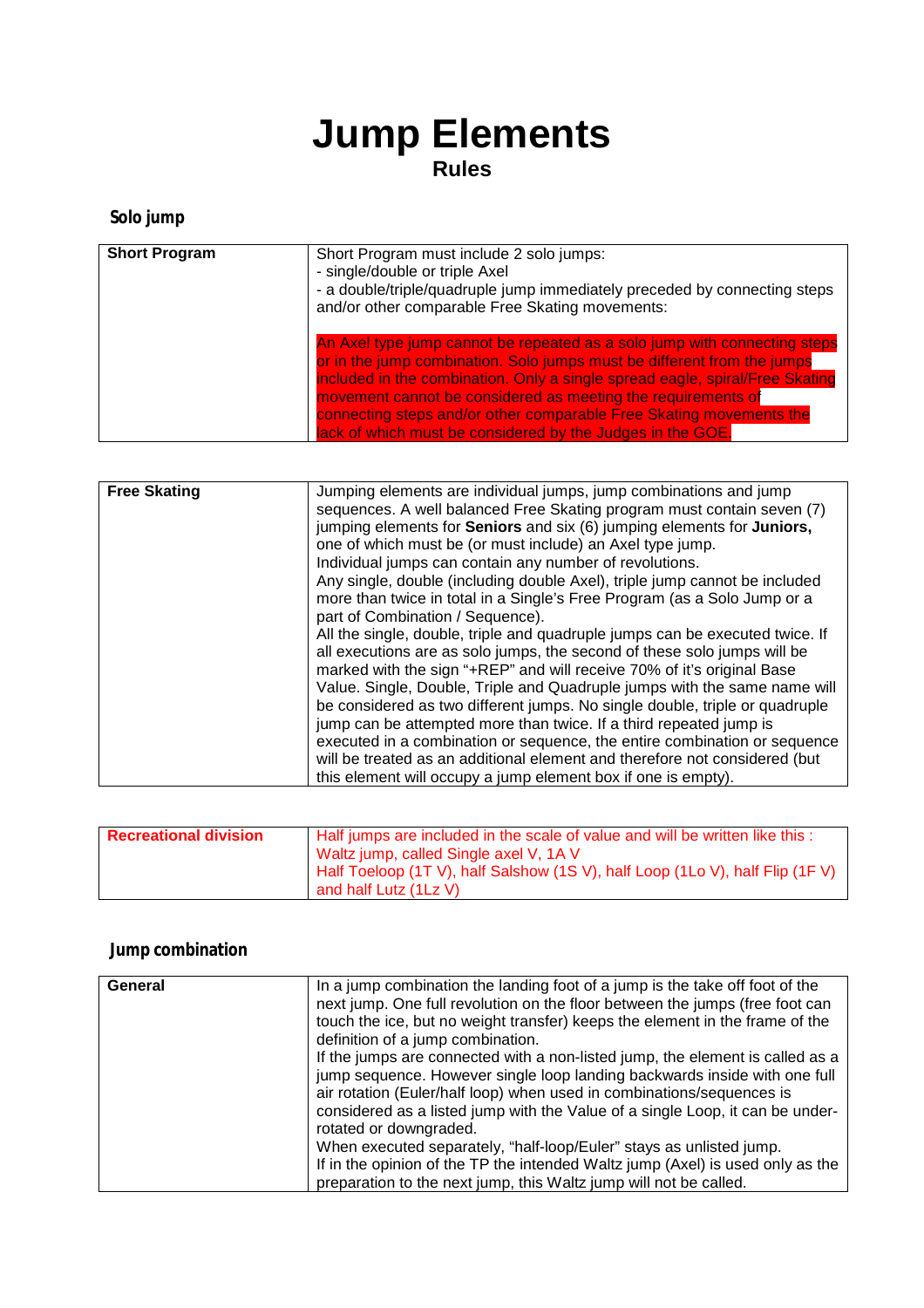| The TP has the authority not to call a single jump which is more similar to a |
|-------------------------------------------------------------------------------|
| hop than a jump that is a result of a bad landing of the previous jump. The   |
| Judges will reflect the mistake in the GOE.                                   |

| <b>Short Program</b><br>Short Program must include a Jump Combination consisting of only two<br>jumps: double/triple/quadruple and a single, double or triple;<br>The jump combination may consist of the same jump or another<br>Single/double or triple jump.<br>However, for all categories the jumps included must be different than the<br>solo jump.<br>If the same jump is executed as a solo jump and as a part of the jump<br>combination, the last performed of these jump elements will be not counted,<br>but will occupy a jumping box (if this element is a jump combination, the<br>whole jump combination will not be counted). |  |
|-------------------------------------------------------------------------------------------------------------------------------------------------------------------------------------------------------------------------------------------------------------------------------------------------------------------------------------------------------------------------------------------------------------------------------------------------------------------------------------------------------------------------------------------------------------------------------------------------------------------------------------------------|--|
|-------------------------------------------------------------------------------------------------------------------------------------------------------------------------------------------------------------------------------------------------------------------------------------------------------------------------------------------------------------------------------------------------------------------------------------------------------------------------------------------------------------------------------------------------------------------------------------------------------------------------------------------------|--|

| <b>Free Skating</b> | A jump combination may consist of the same or another single, double,        |
|---------------------|------------------------------------------------------------------------------|
|                     | triple or quadruple jump. There may be up to three jump combinations or      |
|                     | jump sequences in the Free Program. One jump combination could consist       |
|                     | of up to five (5) jumps, the other two combination up to two (2) jumps only. |

# **Jump sequence**

| <b>Free Skating</b> | A jump sequence may consist of any number of jumps of any number of<br>revolutions that may be linked by non-listed jumps and/or hops immediately<br>following each other while maintaining the jump rhythm (knee); there can be<br>no turns/steps (not even as an entry into a jump), crossovers or stroking<br>during the sequence (Turns are three turns, twizzles, brackets, loops,<br>counters, rockers. Steps are toe steps, chasses, mohawks, choctaws,<br>curves with change of edge, cross-rolls). Any hop inside the sequence<br>requires that the skater visibly leaves the floor. In a jump sequence an axel<br>type jump can follow another jump providing the requirements above are<br>present. The movement to the take-off edge is not considered to be a step.<br>In addition if an Axel type jump immediately follows any other jump without<br>any hops, mazurkas, and/or unlisted jumps, this will also be considered as a<br>jump sequence." |
|---------------------|--------------------------------------------------------------------------------------------------------------------------------------------------------------------------------------------------------------------------------------------------------------------------------------------------------------------------------------------------------------------------------------------------------------------------------------------------------------------------------------------------------------------------------------------------------------------------------------------------------------------------------------------------------------------------------------------------------------------------------------------------------------------------------------------------------------------------------------------------------------------------------------------------------------------------------------------------------------------|

| General              |                                                                                                                                                             |
|----------------------|-------------------------------------------------------------------------------------------------------------------------------------------------------------|
| <b>Short Program</b> | Jumps which do not satisfy the requirements (including wrong number<br>of revolutions) will have no value, but will block a jumping box, if one is<br>empty |

| Free Skating | If any part of the combination is not according to the requirements, the |
|--------------|--------------------------------------------------------------------------|
|              | whole combination will be deleted (with a star).                         |

# **Clarifications**

| downgraded jumps<br>rotated or will be downgraded. Both under-rotated and downgraded jumps<br>will count as the intended jump in the application of Well Balanced Program<br>regulations. | The TP must call the attempted jump even if it is clear that it is under- |
|-------------------------------------------------------------------------------------------------------------------------------------------------------------------------------------------|---------------------------------------------------------------------------|
| The quarter/half mark of landing are the border lines to identify cheated<br>jumps.                                                                                                       |                                                                           |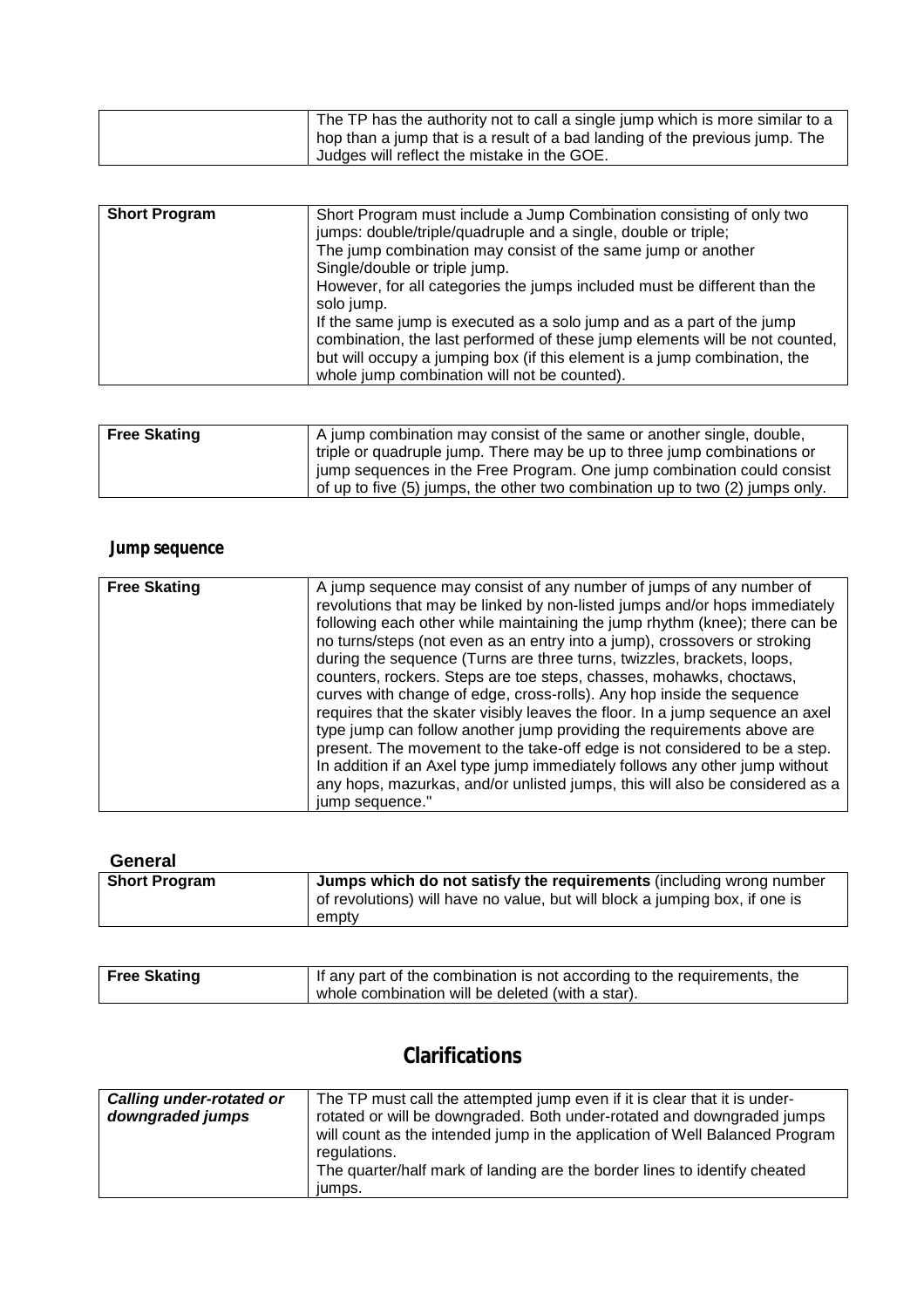| The camera angle is important to consider when deciding upon a cheated<br>jump particularly when the jump is at the opposite end of the rink than the<br>camera. |
|------------------------------------------------------------------------------------------------------------------------------------------------------------------|
| In all doubtful cases the Technical Panel should act to the benefit of the<br>skater.                                                                            |

| <b>Under-rotated jumps</b> | A jump will be considered as "Under-rotated" if it has missing rotation of  |
|----------------------------|-----------------------------------------------------------------------------|
|                            | more than $\frac{1}{4}$ revolution, but less than $\frac{1}{2}$ revolution. |
|                            | An under-rotated jump will be indicated by the Technical Panel to the       |
|                            | Judges and in the protocols with a "<" symbol after the element code.       |
|                            | Jumps identified as under-rotated will receive reduced base values which    |
|                            | are listed in the column V of the SOV.                                      |

| Downgraded jumps | A jump will be considered as "Downgraded" if it has "missing rotation of $\frac{1}{2}$<br>revolutions or more". |
|------------------|-----------------------------------------------------------------------------------------------------------------|
|                  | A downgraded jump will be indicated by the Technical Panel to the Judges                                        |
|                  | and in the protocols with a "<<" symbol after the element code.                                                 |
|                  | A jump identified as downgraded will be evaluated using the scale of values                                     |
|                  | (SOV chart) for the element of one rotation less (i.e. a downgraded triple will                                 |
|                  | be evaluated with the scale of values for the corresponding double).                                            |

| <b>Cheated take-off</b> | A clear forward (backward for Axel type jump) take-off will be considered as |
|-------------------------|------------------------------------------------------------------------------|
|                         |                                                                              |
|                         | a downgraded jump. The toe loop is the most commonly cheated on take-        |
|                         | off jump.                                                                    |
|                         |                                                                              |
|                         | The TP may only watch the replay in regular speed to determine the cheat     |
|                         | and downgrade on the take off (more often in combinations or sequences).     |

| <b>Taking off from wrong</b> | Flip take-off is from a backward inside edge, Lutz take-off is from a                                                                                                                                                                                                                                                                                                                                                                                                                                                                           |
|------------------------------|-------------------------------------------------------------------------------------------------------------------------------------------------------------------------------------------------------------------------------------------------------------------------------------------------------------------------------------------------------------------------------------------------------------------------------------------------------------------------------------------------------------------------------------------------|
| edge (Flip/Lutz)             | backward outside edge. If the take-off edge is not clean correct, the TP<br>indicates the error to the Judges using the signs "e" (edge) and "!"<br>(attention). The TP may watch the replay in slow motion. The TP uses the<br>sign "e" if the take-off edge is definitely wrong. The Base values of the<br>jumps with the sign "e" are listed in the column V of the SOV. The TP uses<br>the sign "!" if the take-off edge is not clear. In this case the Base value is not<br>reduced. Both mistakes are reflected in the GOE of the Judges. |

| <b>Under-rotated jumps</b> | If both signs "e" and "<" are applied for the same jump, the Base value is |
|----------------------------|----------------------------------------------------------------------------|
| taken off from wrong       | indicated in the column V1 of the SOV.                                     |
| edge (Flip/Lutz)           |                                                                            |

| <b>Popped listed jumps</b> | The attempt will count as one jump element. However, a small hop or jump     |
|----------------------------|------------------------------------------------------------------------------|
|                            | with up to one-half revolution performed as a kind of "decoration" is not to |
|                            | be considered as a jump and will be marked within the component              |
|                            | "Transitions".                                                               |

| <b>Non-listed jumps</b> | Jumps that are not listed in the SOV (e.g. Walley, split jump, Inside Axel   |
|-------------------------|------------------------------------------------------------------------------|
|                         | with any number of revolutions taking off from the forward inside edge etc.) |
|                         | will not count as a jump element, but might be used as a special entrance to |
|                         | the jump to be considered in the mark for Transitions.                       |
|                         | A Toe Walley, however, will be called and counted as a Toe loop.             |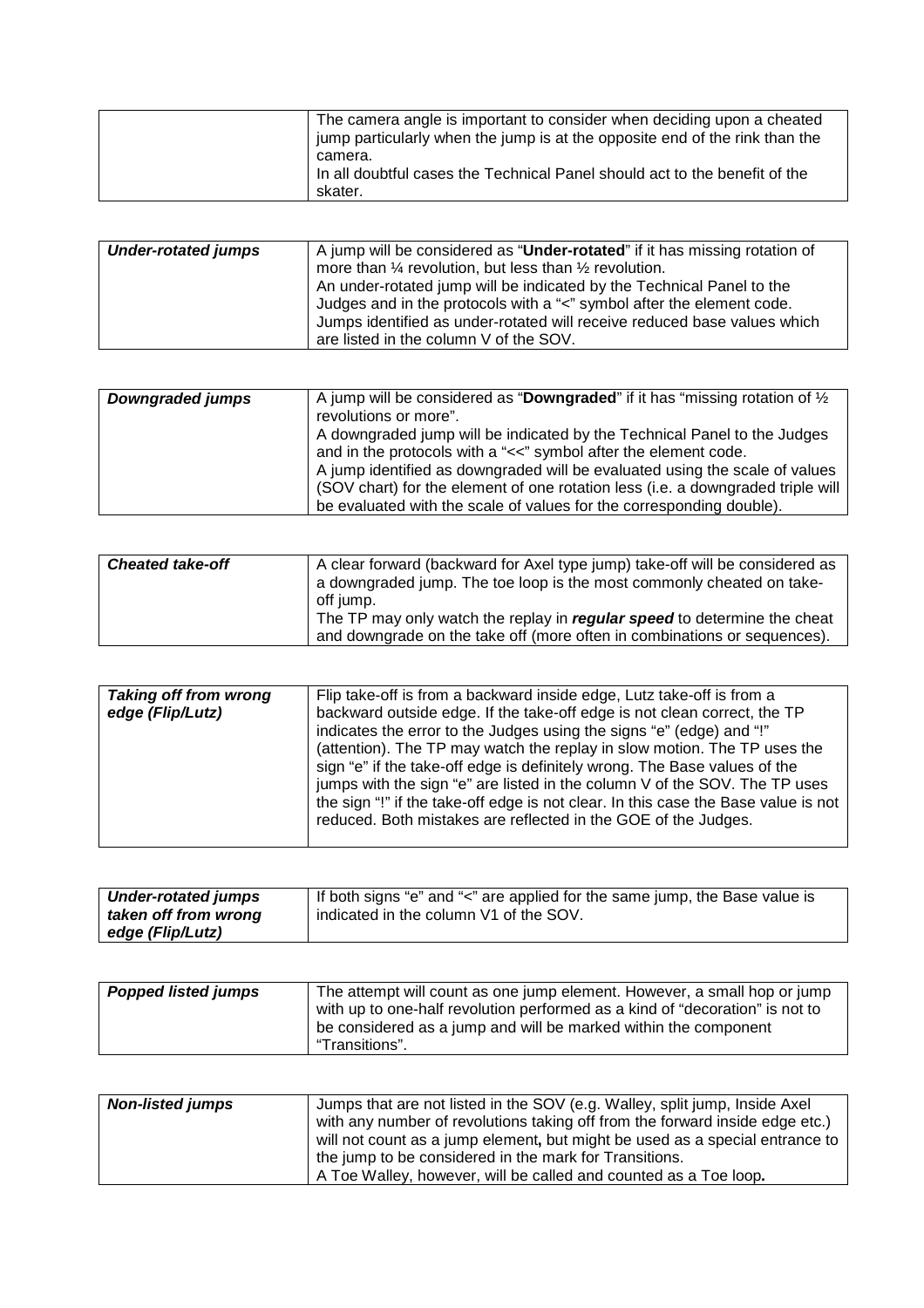| Landing on another foot | In combinations/sequences all jumps except the last one may be landed on<br>either foot. The last jump of a combination/sequence as well as any solo<br>jump must be landed on backward outside edge. The call of the jump does |
|-------------------------|---------------------------------------------------------------------------------------------------------------------------------------------------------------------------------------------------------------------------------|
|                         | not depend on the landing foot and the Judges will evaluate the quality in<br>their GOE.                                                                                                                                        |

| <b>Landing on the other</b> | The call will not change if a jump is landed on the other edge. However |
|-----------------------------|-------------------------------------------------------------------------|
| edge                        | Judges will reflect this in their GOE.                                  |

| Spin and jump back to | If a skater performs a spin, immediately followed by a jump or vice versa, |
|-----------------------|----------------------------------------------------------------------------|
| back                  | the two elements are called separately with credit given to difficult take |
|                       | off/entry (GOE).                                                           |

| What is an attempt? In principle, a clear preparation for a take off for a<br><b>Attempted Jump</b><br>jump, stepping to the entry edge or placing the toe pick into the floor and<br>leaving the floor with or without a turn is considered an attempt of a jump,<br>receives no value and blocks a box.<br>In some cases, which need to be decided by the TP, the preparation for the<br>take off without leaving the floor might be also called an attempt, e.g. a loop<br>jump take off when the skater falls before leaving the floor, or a skater steps | onto the forward take off edge of an Axel and pulls back the free leg and<br>arms, starts the forward movement to jump into the air with the free leg and<br>arms passing through forward but at the last moment does not leave the |
|---------------------------------------------------------------------------------------------------------------------------------------------------------------------------------------------------------------------------------------------------------------------------------------------------------------------------------------------------------------------------------------------------------------------------------------------------------------------------------------------------------------------------------------------------------------|-------------------------------------------------------------------------------------------------------------------------------------------------------------------------------------------------------------------------------------|
|                                                                                                                                                                                                                                                                                                                                                                                                                                                                                                                                                               | floor, etc.                                                                                                                                                                                                                         |

| <b>Fall/step out or touch</b> | If a skater falls or steps out on a jump and immediately after that executes |
|-------------------------------|------------------------------------------------------------------------------|
| down with free foot with      | another jump, the element does not remain a jump combination and will be     |
| weight transfer after a       | called as follows: Short Program: "First Jump + Combo"; the continuation     |
| jump plus another jump        | will be ignored by the Technical Panel. Free Skating: "First Jump +          |
|                               | Sequence" (or "First Jump + Second Jump + Sequence" if the definition of a   |
|                               | sequence is still fulfilled).                                                |
|                               | The same applies to a jump combination of 3/4/5 jumps.                       |

| Touch down with the free | In case of a touch down with the free foot without weight transfer and up to    |
|--------------------------|---------------------------------------------------------------------------------|
| foot without weight      | 2 three turns or no turns between the jumps in a combination, the element       |
| transfer                 | remains a jump combination (however Judges will reduce the GOE because          |
|                          | of error). In case of more than 1 full revolution on the floor the call will be |
|                          | the jumps performed prior to this revolution + combo in Short Program and       |
|                          | sequence in Free Skating.                                                       |

| <b>Jump Combination:</b> | If the first/second jump of a two-jump combination fails and turns into a |
|--------------------------|---------------------------------------------------------------------------|
| first/second jump is a   | "non-listed jump", but the other jump is a listed jump, the unit will be  |
| "non-listed" jump        | considered as a jump combo with only the listed jump receiving value.     |

| listed jump included | <b>Jump sequence: only one</b>   A jump sequence, consisting of only one listed jump together with other<br>non-listed jumps is not considered as a jump-sequence, but will count as a |
|----------------------|----------------------------------------------------------------------------------------------------------------------------------------------------------------------------------------|
|                      | solo jump.                                                                                                                                                                             |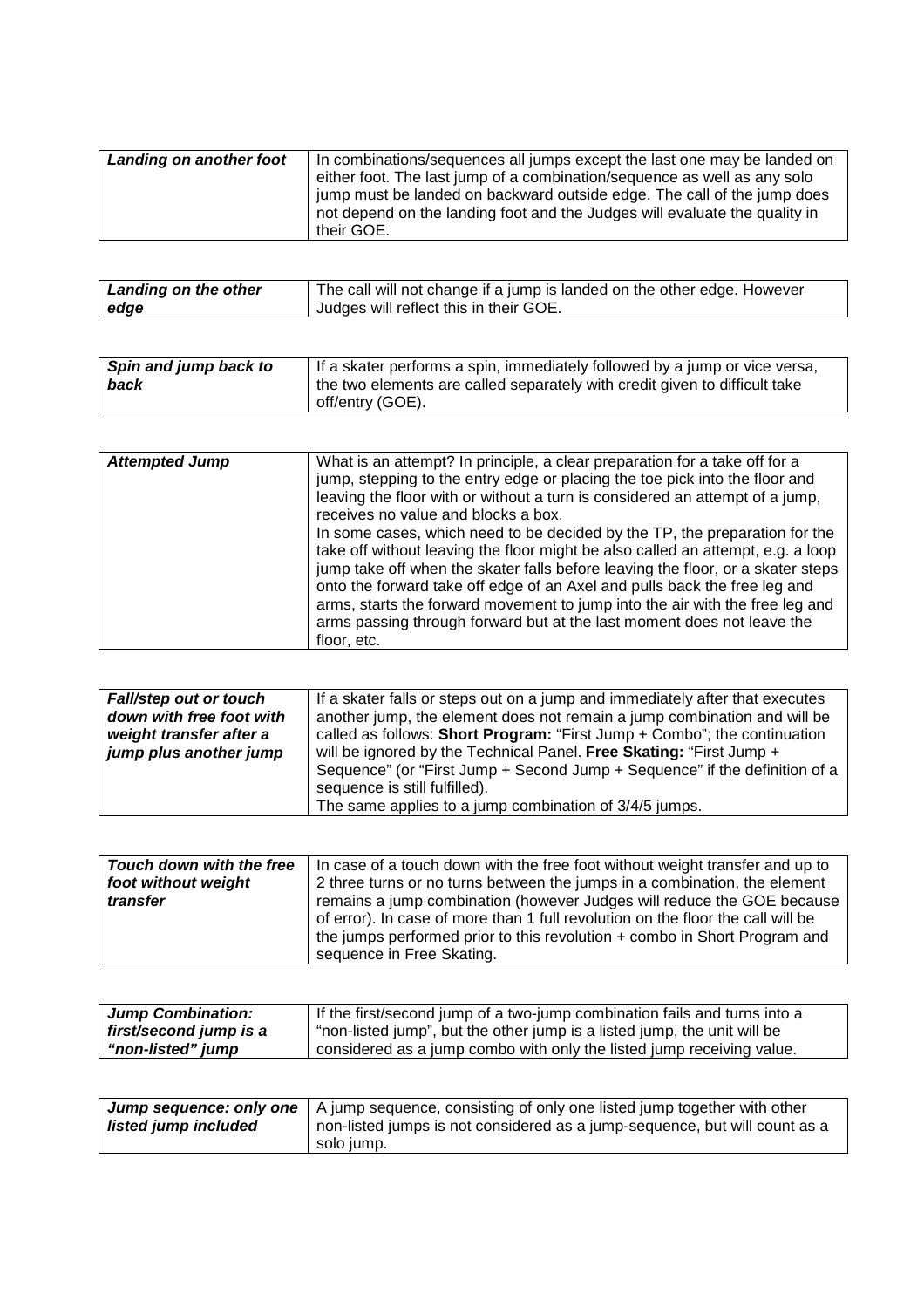|  | <b>Short Program</b> |
|--|----------------------|
|--|----------------------|

| <b>Element other than</b> | If a Junior skater performs a different jump than required, the element will |
|---------------------------|------------------------------------------------------------------------------|
| required                  | receive no value, but will block the "jumping box".                          |
|                           |                                                                              |

| Jump combo of 3 jumps | The entire combination will be deleted, but will block the "combination box". |
|-----------------------|-------------------------------------------------------------------------------|

| <b>Repetition of a jump</b> | A repeated jump of the same name with the same number of revolutions will  |
|-----------------------------|----------------------------------------------------------------------------|
|                             | be deleted, no value given, no GOE, but will occupy a jumping box; if      |
|                             | executed in a jump combination, the jump combination in total will be      |
|                             | deleted and no value given (but the corresponding box will be occupied).   |
|                             | Only the jump combination can contain two same jumps.                      |
|                             | A repeated jump of the same name, but with different number of revolutions |
|                             | will receive credit.                                                       |

| No second jump in a | If there is no second jump in a jump combination, the Technical Panel           |
|---------------------|---------------------------------------------------------------------------------|
| jump combination    | identifies the intended combination during or after the program. If there is no |
|                     | clear way to identify the combination or the solo jump preceded by steps        |
|                     | (steps or no steps in both cases), the Technical Panel will decide which one    |
|                     | is the solo jump and which one is the combination in favour of the skater.      |

# *Free Skating*

| <b>First repetition of a</b> | First repetition of a triple or quad jump of the same name and the same    |
|------------------------------|----------------------------------------------------------------------------|
| double/triple/quad jump      | number of revolutions without one of them being in a jump                  |
|                              | combination/sequence: both jumps will be counted as solo jumps, but the    |
|                              | second of these jumps will be marked with the sign "+REP" and will receive |
|                              | 70% of the base value with result rounded to two decimal places.           |

| Third repetition of a   | Third repetition of a double or triple or quad jump of the same name and the                                              |
|-------------------------|---------------------------------------------------------------------------------------------------------------------------|
| double/triple/quad jump | same number of revolutions as a solo jump or in a jump combination/                                                       |
|                         | sequence will be treated as an additional element and therefore not be<br>counted (but will block the corresponding box). |

|            | Second jump combo of 3   The entire combination will not be counted, but will block a box of the jump |
|------------|-------------------------------------------------------------------------------------------------------|
| to 5 jumps | combination.                                                                                          |

| Jump sequence:<br>reference to Rule | From the moment the definition of a jump sequence is not fulfilled, the<br>remainder of the jump sequence will be ignored and the element will be<br>called the name of the first jump(s) plus the word "sequence". The Judges'<br>GOE however will refer to the whole element performed. |
|-------------------------------------|-------------------------------------------------------------------------------------------------------------------------------------------------------------------------------------------------------------------------------------------------------------------------------------------|
|                                     |                                                                                                                                                                                                                                                                                           |

| <b>Rhythm in the Jump</b> | Jump sequence without a clear rhythm is not counted as a sequence; only |
|---------------------------|-------------------------------------------------------------------------|
| sequence                  | the part prior to the loss of the rhythm will be called.                |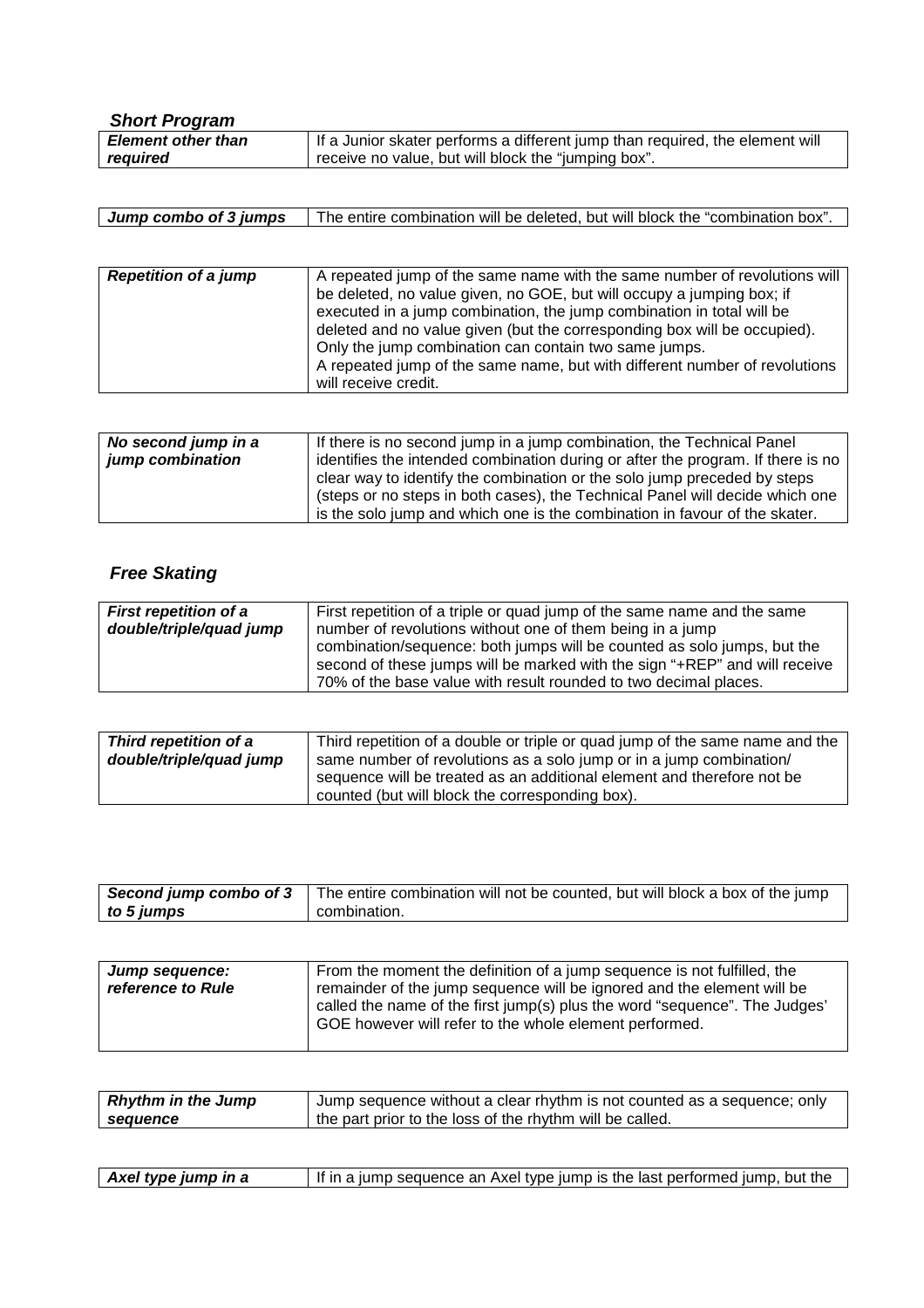| sequence | sequence has a mistake with the consequence that last performed jump will    |
|----------|------------------------------------------------------------------------------|
|          | be ignored, the call will be "(first jump) + Axel no value + sequence". With |
|          | this call the Axel would count as a required element, but no points would be |
|          | aiven.                                                                       |

| Three executions of the   | If three or more executions of the same jump are not visible for the        |
|---------------------------|-----------------------------------------------------------------------------|
| same jump not visible for | computer, e.g. a jump sequence including two triple toe loops and because   |
| the computer              | of a mistake (stepping out, loss of flow/rhythm etc.) the second triple toe |
|                           | loop is not called, the screen will show 3T+SEQ. If then another (actually  |
|                           | third) 3T is executed (which for the computer will be the second one), the  |
|                           | third execution must be manually deleted by the Technical Controller and    |
|                           | the final content of the program will be 3T+SEQ; 3T*.                       |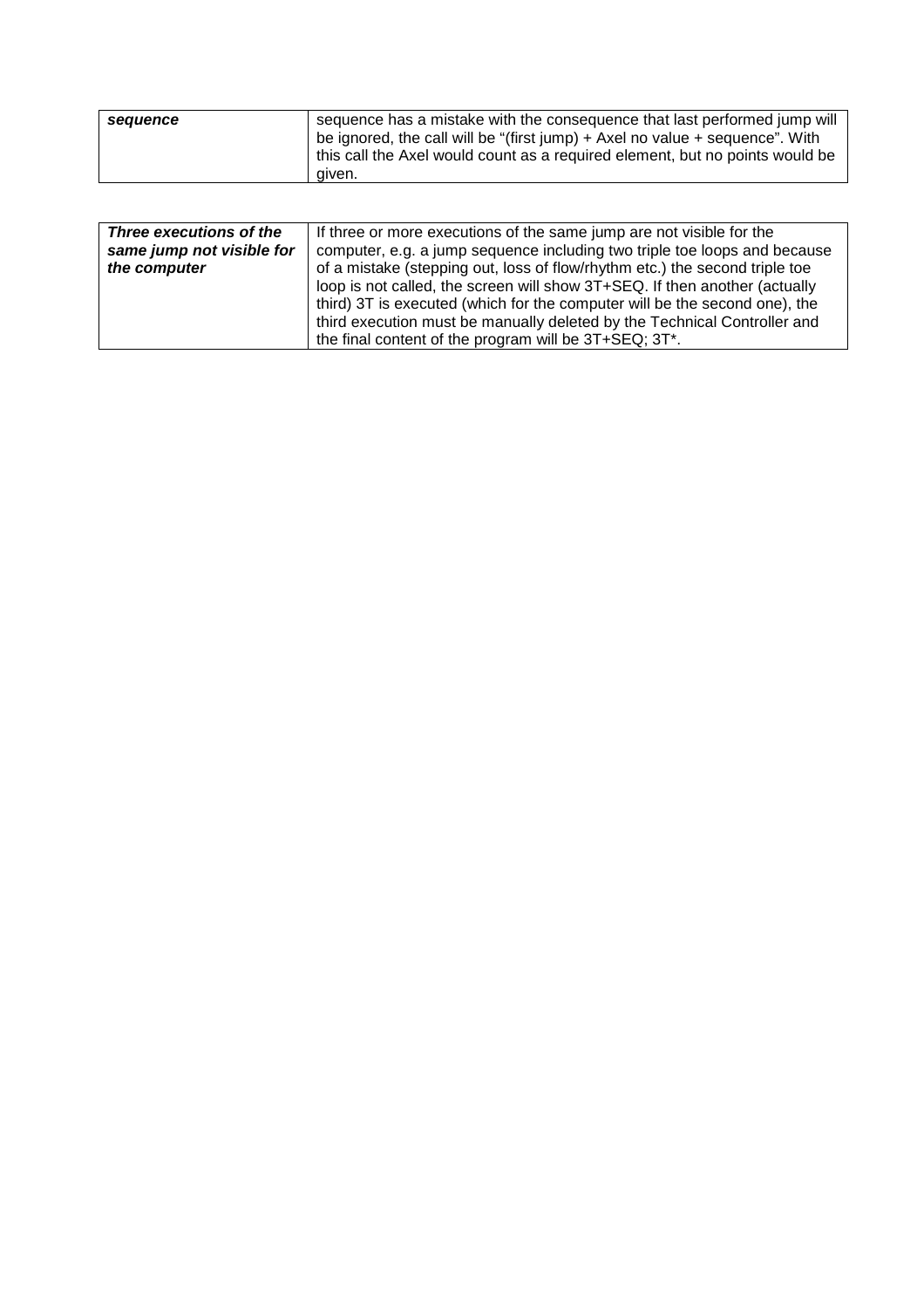#### **Elements with no value or maximum Level B/1/2/3 in SINGLES SP & FS 2015-2016**

| Max. Level SP             | Problem                                                                     | Max. Level                |
|---------------------------|-----------------------------------------------------------------------------|---------------------------|
|                           |                                                                             | <b>FS</b>                 |
|                           | All elements with Levels                                                    |                           |
| No Value                  | Wrong element                                                               | N/A                       |
| Basic+ded.                | Illegal elements/movements (if Basic Level requirements are                 | Basic+ded.                |
|                           | fulfilled); TP is responsible for illegal elements deduction                |                           |
|                           | <b>Step Sequences</b>                                                       |                           |
| No Value                  | Does not fully utilize the floor surface                                    | No Value                  |
| <b>Basic</b>              | No minimum variety in steps & turns throughout the<br>sequence              | <b>Basic</b>              |
| 1                         | Only minimum variety in steps & turns throughout the<br>sequence            | 1                         |
| 2                         | Only simple variety in steps & turns throughout the sequence                | $\overline{2}$            |
| $\overline{3}$            | Only variety (no complexity) in steps & turns throughout the                | 3                         |
|                           | sequence                                                                    |                           |
| <b>Basic</b>              | No balance of steps and turns in their distribution through<br>the sequence | <b>Basic</b>              |
|                           | <b>Choreo Sequences</b>                                                     |                           |
| N/A                       | One Gliding Element and/or One Spot Element missing,                        | No Value                  |
|                           | <b>All Spins</b>                                                            |                           |
| No Value                  | Does not have at least 2 continuous revolutions / at least 1                | No Value                  |
|                           | rev in a basic position, or close to a basic position (with "V")            |                           |
|                           | Spins with change of foot                                                   |                           |
| No Value                  | Less than 2 revolutions before/after the change                             | No change of foot         |
| No Value                  | Spinning centers too far apart                                              | 2nd part ignored          |
| No Value                  | Second change of foot                                                       | Any                       |
| 2                         | All features executed on one foot                                           | 2                         |
| 3                         | Only one feature executed on one of the feet                                | 3                         |
|                           | Spin in one position without change of foot                                 |                           |
| $Base + V$                | Basic position not complete but close for at least 1 rotation               | $Base + V$                |
|                           | Spin in one position with change of foot                                    |                           |
| No Value                  | No basic pos. (or close) on one foot for at least 1 revolutions             | No Value                  |
|                           | Spin combination without change of foot                                     |                           |
| N/A                       | Only one position with 2 revolutions                                        | <b>No Value</b>           |
| N/A                       | 2 basic positions with 2 revolutions                                        | Any, lower BV             |
|                           | Spin combination with change of foot                                        |                           |
| No Value                  | Only one position with 2 revolutions                                        | No Value                  |
| Any                       | No basic pos. on one foot for at least 2 revolutions                        | Any                       |
| Any, lower BV             | 2 basic positions with 2 revolutions                                        | Any, lower BV             |
|                           | Layback                                                                     |                           |
| No Value                  | Less than 1 rev. + Biellmann                                                | Upright any Level         |
| No Biellmann feature      | 1 or more, but less than 4 rev. + Biellmann                                 | Layback any Level         |
|                           | Flying Spin/Flying Entrance                                                 |                           |
| Any, V, no flying feature | Step over/no clear visible jump                                             | Any, V, no flying feature |
|                           |                                                                             |                           |
| Any, V, no flying feature | Basic landing position not reached within the first 2 revs after<br>landing | Any, V, no flying feature |
| Any, V, no flying feature | Basic landing position not held for 2 revs after it is reached              | Any, V, no flying feature |
|                           |                                                                             |                           |
|                           |                                                                             |                           |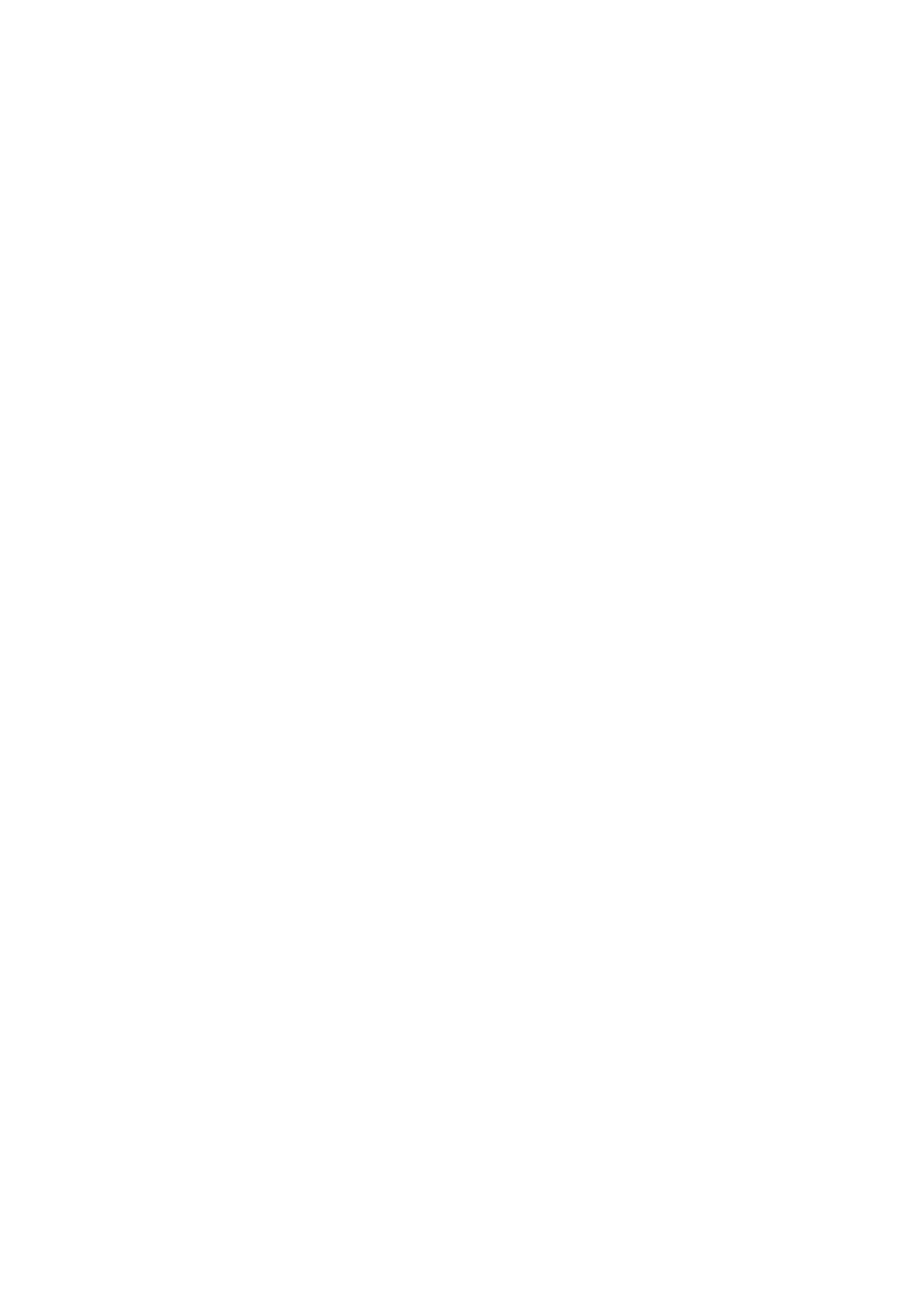# **I. Updated Scale of Values**

|                                  |                                  | $+3$        | $+2$    | $+1$     | <b>BASE</b>                                                        |  |  |        | -2     | - 3    |  |  |  |
|----------------------------------|----------------------------------|-------------|---------|----------|--------------------------------------------------------------------|--|--|--------|--------|--------|--|--|--|
|                                  | <b>Choreographique Sequences</b> |             |         |          |                                                                    |  |  |        |        |        |  |  |  |
| <b>Choreo</b><br><b>Sequence</b> | ChSq1                            | 3,0         | $2{,}0$ | $_{1,0}$ | 3,0                                                                |  |  | $-0,7$ | $-1,4$ | $-2,1$ |  |  |  |
|                                  |                                  |             |         |          |                                                                    |  |  |        |        |        |  |  |  |
|                                  |                                  | $+3$        | +2      | $+1$     | <b>BASE</b>                                                        |  |  | н.     | -2     | -3     |  |  |  |
|                                  |                                  |             |         |          | <b>Choreographique Sequences (all categories except Seniors) V</b> |  |  |        |        |        |  |  |  |
| <b>Choreo</b>                    | ChSq1                            | <u>د, ا</u> |         | 0,5      | 2,0                                                                |  |  | -0,7   | $-1,4$ | -1.7   |  |  |  |
| <b>Sequence</b>                  |                                  |             |         |          |                                                                    |  |  |        |        |        |  |  |  |

|                                                      |                   | $+3$ | $+2$ | $+1$ | <b>BASE</b>  |  | V1  | $-1$   | $-2$   | $-3$   |  |  |
|------------------------------------------------------|-------------------|------|------|------|--------------|--|-----|--------|--------|--------|--|--|
| <b>SINGLE AND PAIR SKATING (3d and 4th division)</b> |                   |      |      |      |              |  |     |        |        |        |  |  |
|                                                      |                   |      |      |      | <b>Jumps</b> |  |     |        |        |        |  |  |
| Waltz jump                                           | 1A <sub>V</sub>   | 0,2  | 0.1  | 0,1  | 0,2          |  |     |        | $-0.1$ |        |  |  |
| half Toeloop                                         | 1T <sub>V</sub>   |      |      |      | 0,3          |  |     |        |        |        |  |  |
| half Salshow                                         | 1S <sub>V</sub>   |      |      |      | 0,3          |  |     |        |        |        |  |  |
| half Loop                                            | 1 <sub>Lo</sub> V | 0.4  | 0.3  | 0,2  | 0,4          |  |     | $-0.1$ | $-0.2$ | $-0.2$ |  |  |
| half Flip                                            | IFV               |      |      |      | 0,4          |  | 0,3 |        |        |        |  |  |
| half Lutz                                            | $1Lz$ V           |      |      |      | 0,5          |  | 0.2 |        |        |        |  |  |

|                                |     | $+3$ | $+2$ | $+1$ | <b>BASE</b>  |     | V1  | - 1    | -2     | - 3    |  |  |
|--------------------------------|-----|------|------|------|--------------|-----|-----|--------|--------|--------|--|--|
| <b>SINGLE AND PAIR SKATING</b> |     |      |      |      |              |     |     |        |        |        |  |  |
|                                |     |      |      |      | <b>Jumps</b> |     |     |        |        |        |  |  |
| Single Toeloop                 | 1Т  |      |      |      | 0,4          | 0,3 |     |        |        |        |  |  |
| Single Salshow                 | 1S  |      |      |      | 0,4          | 0,3 |     |        |        |        |  |  |
| Single Loop                    | 1Lo | 0,6  | 0,4  | 0,2  | 0,5          | 0,4 |     | $-0.1$ | $-0.2$ | $-0,3$ |  |  |
| Single Flip                    | 1F  |      |      |      | 0,5          | 0,4 | 0,3 |        |        |        |  |  |
| Single Lutz                    | 1Lz |      |      |      | 0,6          | 0.5 | 0,4 |        |        |        |  |  |

| Single Axel    | lΑ              |     |     |     | 1, L | 0,8   |     |        |        |        |
|----------------|-----------------|-----|-----|-----|------|-------|-----|--------|--------|--------|
| DoubleToeloop  | 2T              | 0.6 | 0.4 | 0,2 | 1,3  | 0,9   |     | $-0,2$ | $-0.4$ | $-0,6$ |
| Double Salshow | 2S              |     |     |     |      | 0,9   |     |        |        |        |
| Double Loop    | 2 <sub>Lo</sub> |     |     |     | 1,8  | 1,3   |     |        |        |        |
| Double Flip    | 2F              | 0.6 | 0.6 | 0,3 | 1,9  | 4. ا  | 1.3 | $-0.3$ | $-0.6$ | $-0,9$ |
| Double Lutz    | 2Lz             |     |     |     | 2,1  | ن و 1 | 1.4 |        |        |        |

| Double Axel           | 2Α              | C. 1 | 1.0 | 0,5 | 3,3 | 2,3 |            | -0.5   | $-1.0$ | $-1,$  |
|-----------------------|-----------------|------|-----|-----|-----|-----|------------|--------|--------|--------|
| Triple Toeloop        | 3T              |      |     |     | 4,3 | 3,0 |            |        |        |        |
| <b>Triple Salshow</b> | 3S              |      |     |     | 4,4 | 3,1 |            |        |        |        |
| Triple Loop           | 3 <sub>Lo</sub> | 2,1  | 1.4 | 0,7 | 5,1 | 3,6 |            | $-0.7$ | $-1.4$ | $-2,1$ |
| Triple Flip           | 3F              |      |     |     | 5,3 | 3,7 | 2 C<br>ے ک |        |        |        |
| Triple Lutz           | 3Lz             |      |     |     | 6,0 | 4.Z | 3,0        |        |        |        |

| —<br>Axel<br>$r_{1}n$<br>7nie<br><b>II.</b> | 、⊿<br>ັ້ | ◡ | $\sim$ | $\overline{\phantom{a}}$<br>1.V | $o$ . | $\sim$ $\sim$ |  | -<br>-- |  |
|---------------------------------------------|----------|---|--------|---------------------------------|-------|---------------|--|---------|--|
|                                             |          |   |        |                                 |       |               |  |         |  |

|                                                                             |  |  | <b>BASE</b>                  |  |  |  |  |  |  |  |  |  |
|-----------------------------------------------------------------------------|--|--|------------------------------|--|--|--|--|--|--|--|--|--|
|                                                                             |  |  | Spins (solo spins for pairs) |  |  |  |  |  |  |  |  |  |
| Spin in one position and no change of foot (upright, layback, camel or sit) |  |  |                              |  |  |  |  |  |  |  |  |  |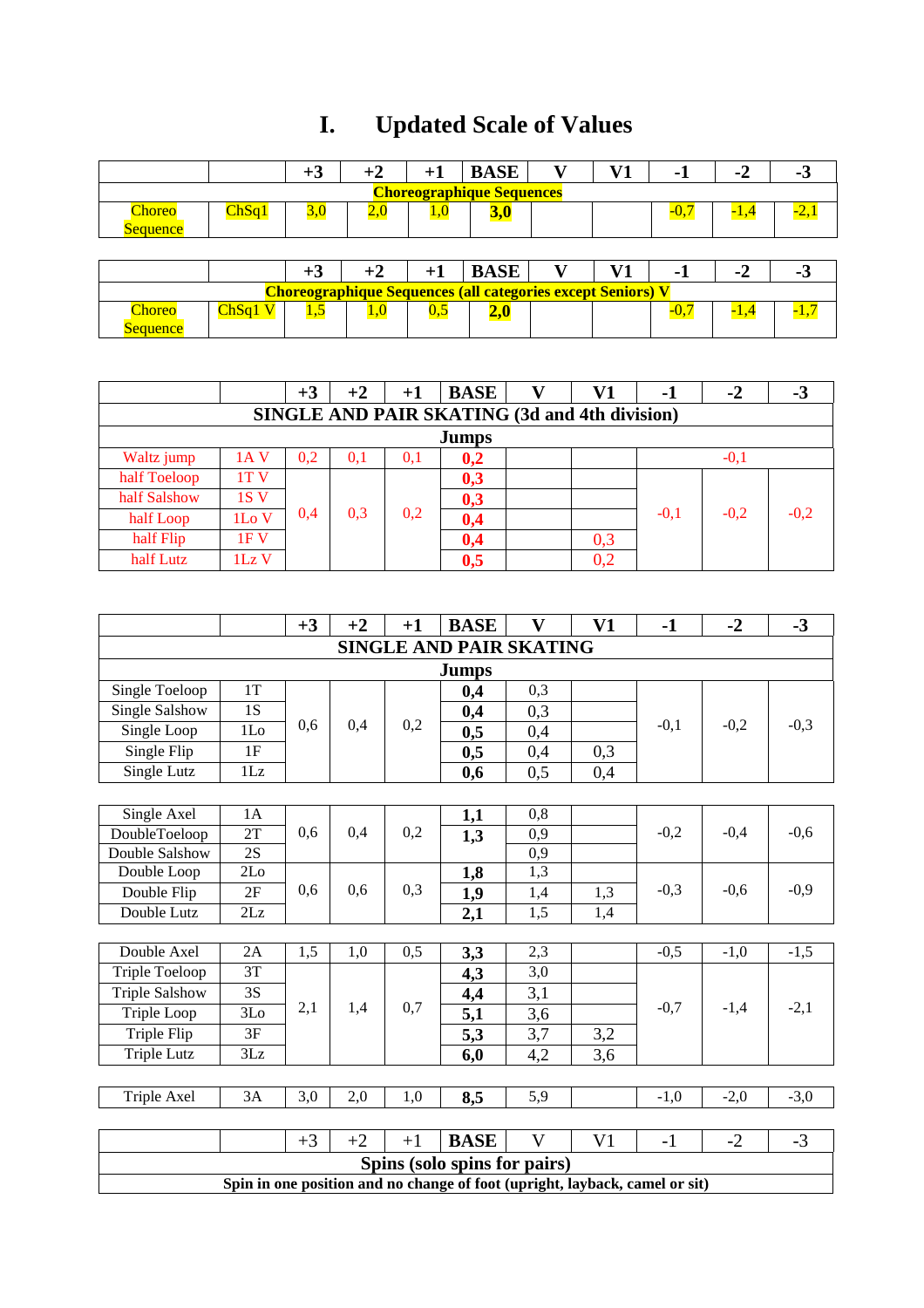| Upright level B | <b>USpB</b>                |      |      |      | 1,0                                                                                   |              |    |        |        |        |
|-----------------|----------------------------|------|------|------|---------------------------------------------------------------------------------------|--------------|----|--------|--------|--------|
| Upright level 1 | USp1                       |      |      |      | 1,2                                                                                   |              |    |        |        |        |
| Upright level 2 | USp2                       | 1,5  | 1,0  | 0,5  | 1,5                                                                                   |              |    | $-0,3$ | $-0,6$ | $-0,9$ |
| Upright level 3 | USp3                       |      |      |      | 1,9                                                                                   |              |    |        |        |        |
| Upright level 4 | USp4                       |      |      |      | 2,4                                                                                   |              |    |        |        |        |
|                 |                            |      |      |      |                                                                                       |              |    |        |        |        |
| Layback level B | LSpB                       |      |      |      | 1,2                                                                                   |              |    |        |        |        |
| Layback level 1 | LSp1                       |      |      |      | 1,5                                                                                   |              |    |        |        |        |
| Layback level 2 | LSp2                       | 1,5  | 1,0  | 0,5  | 1,9                                                                                   |              |    | $-0,3$ | $-0,6$ | $-0,9$ |
| Layback level 3 | LSp3                       |      |      |      | 2,4                                                                                   |              |    |        |        |        |
| Layback level 4 | LSp4                       |      |      |      | 2,7                                                                                   |              |    |        |        |        |
|                 |                            |      |      |      |                                                                                       |              |    |        |        |        |
| Camel level B   | CSpB                       |      |      |      | 1,1                                                                                   |              |    |        |        |        |
| Camel level 1   | CSp1                       |      |      |      | 1,4                                                                                   |              |    |        |        |        |
| Camel level 2   | CSp2                       | 1,5  | 1,0  | 0,5  | 1,8                                                                                   |              |    | $-0,3$ | $-0,6$ | $-0,9$ |
| Camel level 3   | CSp3                       |      |      |      | 2,3                                                                                   |              |    |        |        |        |
| Camel level 4   | CSp4                       |      |      |      | 2,6                                                                                   |              |    |        |        |        |
|                 |                            | $+3$ | $+2$ | $+1$ | <b>BASE</b>                                                                           | $\mathbf{V}$ | V1 | $-1$   | $-2$   | $-3$   |
|                 |                            |      |      |      |                                                                                       |              |    |        |        |        |
| Sit level B     | SSpB                       |      |      |      | 1,1                                                                                   |              |    |        |        |        |
| Sit level 1     | SSp1                       |      |      |      | 1,4                                                                                   |              |    |        |        |        |
| Sit level 2     | SSp2                       | 1,5  | 1,0  | 0,5  | 1,6                                                                                   |              |    | $-0,3$ | $-0,6$ | $-0,9$ |
| Sit level 3     | SSp3                       |      |      |      | 2,1                                                                                   |              |    |        |        |        |
| Sit level 4     | SS <sub>p4</sub>           |      |      |      | 2,5                                                                                   |              |    |        |        |        |
|                 |                            |      |      |      |                                                                                       |              |    |        |        |        |
|                 |                            |      |      |      | Spin with a change of foot and no change of position (upright, layback, camel or sit) |              |    |        |        |        |
| Upright level B | CUSpB                      |      |      |      | 1,5                                                                                   | 1,1          |    |        |        |        |
| Upright level 1 | CUSp1                      |      |      |      | 1,7                                                                                   | 1,2          |    |        |        |        |
| Upright level 2 | CUS <sub>p2</sub>          | 1,5  | 1,0  | 0,5  | 2,0                                                                                   | 1,4          |    | $-0,3$ | $-0,6$ | $-0,9$ |
| Upright level 3 | CUSp3                      |      |      |      | 2,4                                                                                   | 1,7          |    |        |        |        |
| Upright level 4 | $\overline{\text{CUS}}$ p4 |      |      |      | 2,9                                                                                   | 2,0          |    |        |        |        |
|                 |                            |      |      |      |                                                                                       |              |    |        |        |        |
| Layback level B | <b>CLSpB</b>               |      |      |      | 1,7                                                                                   | 1,2          |    |        |        |        |
| Layback level 1 | CLSp1                      |      |      |      | 2,0                                                                                   | 1,4          |    |        |        |        |
| Layback level 2 | CLSp2                      | 1,5  | 1,0  | 0,5  | 2,4                                                                                   | 1,7          |    | $-0,3$ | $-0,6$ | $-0,9$ |
| Layback level 3 | CLSp3                      |      |      |      | 2,9                                                                                   | 2,0          |    |        |        |        |
| Layback level 4 | CLSp4                      |      |      |      | 3,2                                                                                   | 2,2          |    |        |        |        |
|                 |                            |      |      |      |                                                                                       |              |    |        |        |        |
| Camel level B   | CCSpB                      |      |      |      | 1,7                                                                                   | 1,2          |    |        |        |        |
| Camel level 1   | CCSp1                      |      |      |      | 2,0                                                                                   | 1,4          |    |        |        |        |
| Camel level 2   | CCSp2                      | 1,5  | 1,0  | 0,5  | 2,3                                                                                   | 1,6          |    | $-0,3$ | $-0,6$ | $-0,9$ |
| Camel level 3   | CCSp3                      |      |      |      | 2,8                                                                                   | 2,0          |    |        |        |        |
| Camel level 4   | CCSp4                      |      |      |      | 3,2                                                                                   | 2,2          |    |        |        |        |
|                 |                            |      |      |      |                                                                                       |              |    |        |        |        |
| Sit level B     | CSSpB                      |      |      |      | 1,6                                                                                   | 1,1          |    |        |        |        |
| Sit level 1     | CSSp1                      |      |      |      | 1,9                                                                                   | 1,3          |    |        |        |        |
| Sit level 2     | CSSp2                      | 1,5  | 1,0  | 0,5  | 2,3                                                                                   | 1,6          |    | $-0,3$ | $-0,6$ | $-0,9$ |
| Sit level 3     | CSSp3                      |      |      |      | 2,6                                                                                   | 1,8          |    |        |        |        |
| Sit level 4     | CSSp4                      |      |      |      | 3,0                                                                                   | 2,1          |    |        |        |        |
|                 |                            |      |      |      |                                                                                       |              |    |        |        |        |
|                 |                            | $+3$ | $+2$ | $+1$ | <b>BASE</b>                                                                           | V            | V1 | $-1$   | $-2$   | $-3$   |

| <b>Flying Spin (any position upright, layback, or</b><br>camel or sit |  |  |  |                 |  |  |  |  |  |  |  |
|-----------------------------------------------------------------------|--|--|--|-----------------|--|--|--|--|--|--|--|
| . Inright<br>level.<br>в                                              |  |  |  | 4. <sup>.</sup> |  |  |  |  |  |  |  |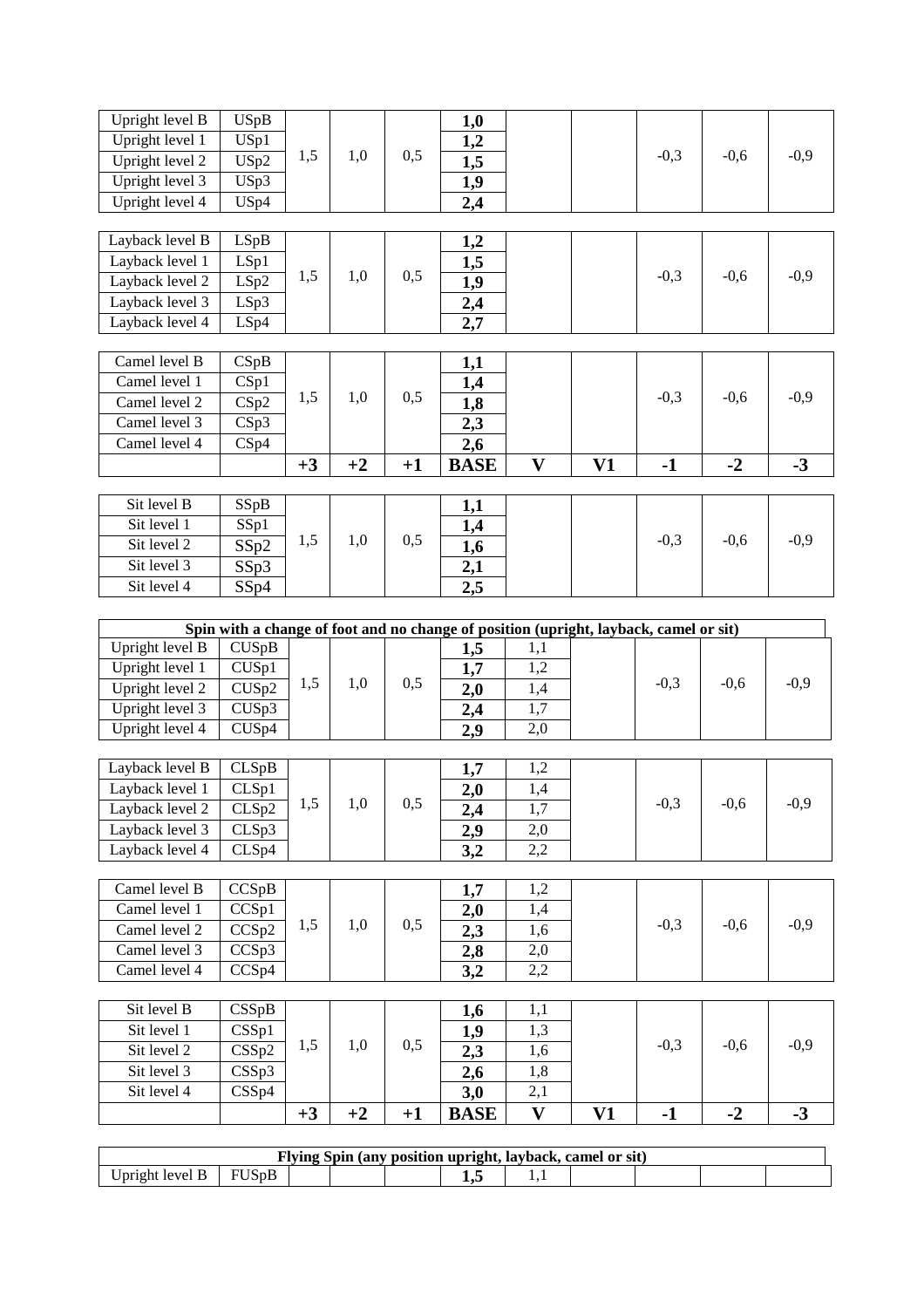| Upright level 1 | FUS <sub>p1</sub> |      |      |      | 1,7         | 1,2          |    |        |        |        |
|-----------------|-------------------|------|------|------|-------------|--------------|----|--------|--------|--------|
| Upright level 2 | FUS <sub>p2</sub> | 1,5  | 1,0  | 0,5  | 2,0         | 1,4          |    | $-0,3$ | $-0,6$ | $-0,9$ |
| Upright level 3 | FUSp3             |      |      |      | 2,4         | 1,7          |    |        |        |        |
| Upright level 4 | FUSp4             |      |      |      | 2,9         | 2,0          |    |        |        |        |
|                 |                   |      |      |      |             |              |    |        |        |        |
| Layback level B | FLSpB             |      |      |      | 1,7         | 1,2          |    |        |        |        |
| Layback level 1 | FLSp1             |      |      |      | 2,0         | 1,4          |    |        |        |        |
| Layback level 2 | FLSp2             | 1,5  | 1,0  | 0,5  | 2,4         | 1,7          |    | $-0,3$ | $-0,6$ | $-0,9$ |
| Layback level 3 | FLSp3             |      |      |      | 2,9         | 2,0          |    |        |        |        |
| Layback level 4 | FLSp4             |      |      |      | 3,2         | 2,2          |    |        |        |        |
|                 |                   |      |      |      |             |              |    |        |        |        |
| Camel level B   | FCSpB             |      |      |      | 1,6         | 1,1          |    |        |        |        |
| Camel level 1   | FCSp1             |      |      |      | 1,9         | 1,3          |    |        |        |        |
| Camel level 2   | FCSp2             | 1,5  | 1,0  | 0,5  | 2,3         | 1,6          |    | $-0,3$ | $-0,6$ | $-0,9$ |
| Camel level 3   | FCSp3             |      |      |      | 2,8         | 2,0          |    |        |        |        |
| Camel level 4   | FCSp4             |      |      |      | 3,2         | 2,2          |    |        |        |        |
|                 |                   |      |      |      |             |              |    |        |        |        |
| Sit level B     | FSSpB             |      |      |      | 1,7         | 1,2          |    |        |        |        |
| Sit level 1     | FSSp1             |      |      |      | 2,0         | 1,4          |    |        |        |        |
| Sit level 2     | FSSp2             | 1,5  | 1,0  | 0,5  | 2,3         | 1,6          |    | $-0,3$ | $-0,6$ | $-0,9$ |
| Sit level 3     | FSSp3             |      |      |      | 2,6         | 1,8          |    |        |        |        |
| Sit level 4     | FSS <sub>p4</sub> |      |      |      | 3,0         | 2,1          |    |        |        |        |
|                 |                   | $+3$ | $+2$ | $+1$ | <b>BASE</b> | $\mathbf{V}$ | V1 | $-1$   | $-2$   | $-3$   |

|         | Spin Combination with change of position and no change of foot (two positions)   |      |      |      |             |              |    |        |        |        |
|---------|----------------------------------------------------------------------------------|------|------|------|-------------|--------------|----|--------|--------|--------|
| level B | (F)CoSp2pB                                                                       |      |      |      | 1,1         | 1.0          |    |        |        |        |
| level 1 | (F)CoSp2p1                                                                       |      |      |      | 1,3         | 1,1          |    |        |        |        |
| level 2 | (F)CoSp2p2                                                                       | 1,5  | 1,0  | 0,5  | 1,5         | 1,3          |    | $-0.3$ | $-0.6$ | $-0,9$ |
| level 3 | (F)CoSp2p3                                                                       |      |      |      | 1,8         | 1,5          |    |        |        |        |
| level 4 | (F)CoSp2p4                                                                       |      |      |      | 2,1         | 1,7          |    |        |        |        |
|         | Spin Combination with change of position and no change of foot (three positions) |      |      |      |             |              |    |        |        |        |
| level B | (F)CoSp3pB                                                                       |      |      |      | 1,5         | 1,1          |    |        |        |        |
| level 1 | (F)CoSp3p1                                                                       |      |      |      | 1,7         | 1,2          |    |        |        |        |
| level 2 | (F)CoSp3p2                                                                       | 1,5  | 1,0  | 0,5  | 2,0         | 1,4          |    | $-0.3$ | $-0,6$ | $-0,9$ |
| level 3 | (F)CoSp3p3                                                                       |      |      |      | 2,5         | 1,8          |    |        |        |        |
| level 4 | (F)CoSp3p4                                                                       |      |      |      | 3,0         | 2,1          |    |        |        |        |
|         | Spin Combination with change of position and change of foot (two positions)      |      |      |      |             |              |    |        |        |        |
| level B | (F)CCoSp2pB                                                                      |      |      |      | 1,5         | 1,1          |    |        |        |        |
| level 1 | (F)CCoSp2p1                                                                      |      |      |      | 1,7         | 1,2          |    |        |        |        |
| level 2 | (F)CCoSp2p2                                                                      | 1,5  | 1,0  | 0,5  | 2,0         | 1,4          |    | $-0,3$ | $-0,6$ | $-0,9$ |
| level 3 | (F)CCoSp2p3                                                                      |      |      |      | 2,5         | 1,8          |    |        |        |        |
| level 4 | (F)CCoSp2p4                                                                      |      |      |      | 3,0         | 2,1          |    |        |        |        |
|         | Spin Combination with change of position and change of foot (three positions)    |      |      |      |             |              |    |        |        |        |
| level B | (F)CCoSp3pB                                                                      |      |      |      | 1,7         | 1,2          |    |        |        |        |
| level 1 | (F)CCoSp3p1                                                                      |      |      |      | 2,0         | 1,4          |    |        |        |        |
| level 2 | (F)CCoSp3p2                                                                      | 1,5  | 1,0  | 0,5  | 2,5         | 1,8          |    | $-0,3$ | $-0,6$ | $-0,9$ |
| level 3 | (F)CCoSp3p3                                                                      |      |      |      | 3,0         | 2,1          |    |        |        |        |
| level 4 | (F)CCoSp3p4                                                                      |      |      |      | 3,5         | 2,5          |    |        |        |        |
|         |                                                                                  | $+3$ | $+2$ | $+1$ | <b>BASE</b> | $\mathbf{V}$ | V1 | $-1$   | $-2$   | $-3$   |

| <b>Step Sequences</b> |       |  |  |  |                           |  |  |                          |      |        |
|-----------------------|-------|--|--|--|---------------------------|--|--|--------------------------|------|--------|
| level B               | StSqB |  |  |  | . .                       |  |  | $\sim$<br>$-U_{\bullet}$ | -0,0 | $-0,9$ |
| level 1               | StSq1 |  |  |  | $\sim$<br>$\Omega$<br>2.V |  |  |                          |      |        |